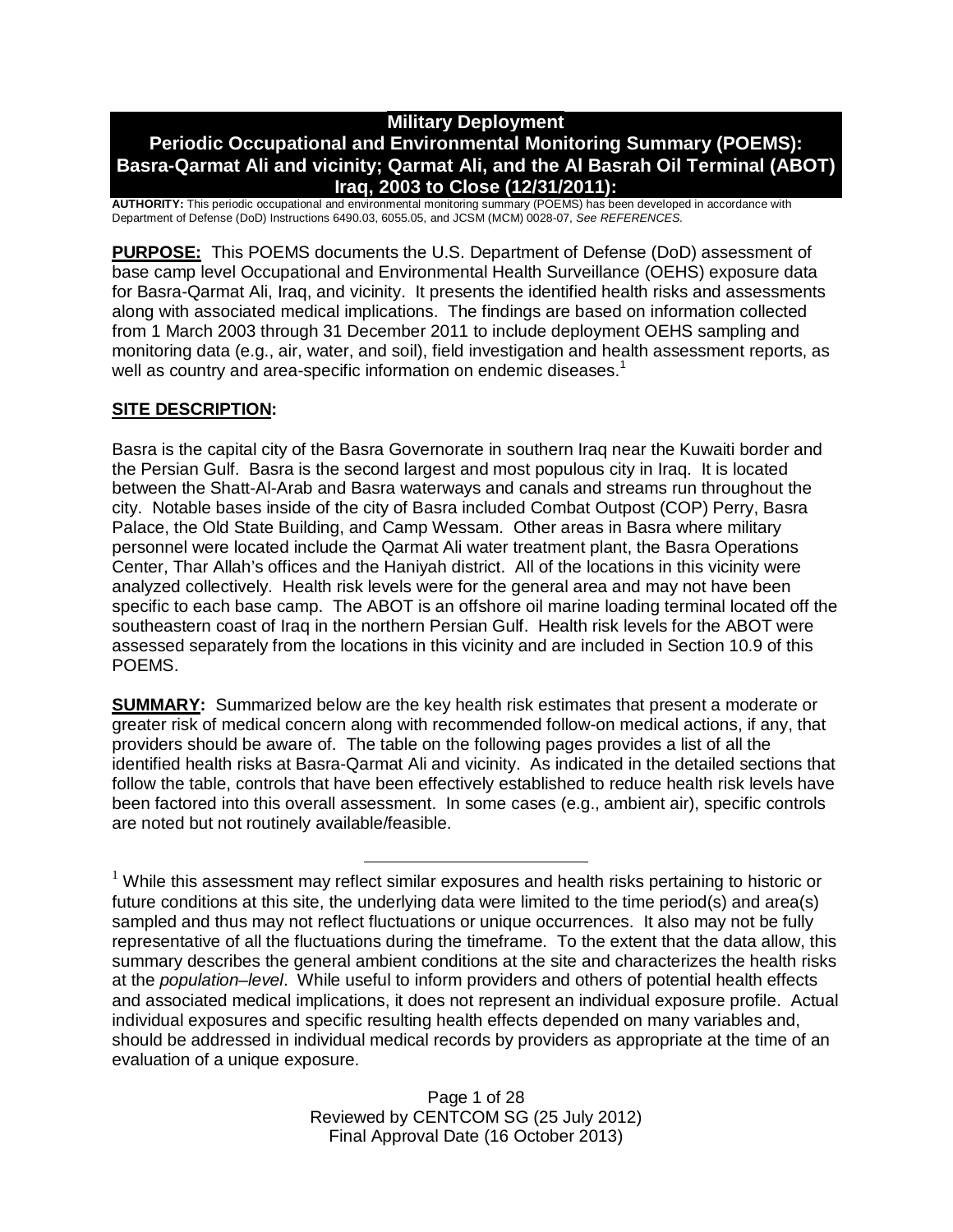#### *Short-term health risks & medical implications:*

The following may have caused acute health effects in some personnel during deployment at Basra-Qarmat Ali and vicinity:

Inhalable coarse particulate matter less than 10 micrometers in diameter  $(PM_{10})$ ; inhalable fine particulate matter less than 2.5 micrometers in diameter ( $PM_{2.5}$ ); food/waterborne diseases (e.g., bacterial diarrhea, hepatitis A, typhoid fever, brucellosis, diarrhea-cholera, diarrhea-protozoal); other endemic diseases (cutaneous leishmaniasis, Crimean-Congo hemorrhagic fever, sandfly fever, leptospirosis, schistosomiasis, Tuberculosis (TB), rabies, Q fever); and heat stress. For food/waterborne diseases (e.g., bacterial diarrhea, hepatitis A, typhoid fever, brucellosis, diarrheacholera, diarrhea-protozoal), if ingesting local food and water, the health effects can temporarily incapacitate personnel (diarrhea) or result in prolonged illness (hepatitis A, typhoid fever, brucellosis). Risks from food/waterborne diseases may have been reduced with preventive medicine controls and mitigation, which includes hepatitis A and typhoid fever vaccinations and only drinking from approved water sources in accordance with standing CENTCOM policy. For other vector-borne endemic diseases (cutaneous leishmaniasis, Crimean-Congo hemorrhagic fever, sandfly fever), these diseases may constitute a significant risk due to exposure to biting vectors; risk reduced to Low by proper wear of the treated uniform, application of repellent to exposed skin and bed net, and appropriate chemoprophylaxis. For water contact diseases (leptospirosis, schistosomiasis) activities involving extensive contact with surface water increase risk. For respiratory diseases (TB), personnel in close-quarter conditions could have been at risk for person-to-person spread. Animal contact diseases (rabies, Q fever), pose year-round risk. For heat stress, risk can be greater for susceptible persons including those older than 45, of low fitness level, unacclimatized, or with underlying medical conditions. Risks from heat stress may have been reduced with preventive medicine controls, work-rest cycles, and mitigation.

In 2003, the Qarmat Ali Water Treatment Plant (WTP), which provided industrial grade water used in Iraq's oil production, had inadequate hygiene practices and deterioration of storage containers resulting in sodium dichromate contamination surrounding the area. DoD personnel were present at the Qarmat Ali WTP from April to October 2003. In September 2003, the U.S. Army Center for Health Promotion and Preventive Medicine (USACHPPM) sampled soil and air and assessed site risks and potential health risks. Medical evaluations of the personnel present at the site concluded that the site hazards were mitigated by containment and exposure reduction measures at the site, corroborating the low short-term risk estimate. See Section 10.4 for a summary of this incident and references.

Air quality: For PM<sub>10</sub> and PM<sub>2.5</sub>, exposures may result in mild to more serious short-term health effects (e.g., eye, nose or throat and lung irritation) in some personnel while at this site, particularly exposures to high levels of dust such as during high winds or dust storms. For  $PM_{10}$  and  $PM_{2.5}$ , certain subgroups of the deployed forces (e.g., those with pre-existing asthma/cardio-pulmonary conditions) are at greatest risk of developing notable health effects. There were burn pits and incinerators at Basra-Qarmat Ali and vicinity. For burn pits and incinerators, exposures to high levels of PM<sub>10</sub> and PM<sub>2.5</sub> in the smoke may also result in mild to more serious short-term health effects (e.g., eye, nose or throat and lung irritation) in some personnel and certain subgroups while at this site. Although most effects from exposure to particulate matter and burn pit/incinerator smoke should have resolved post-deployment, providers should be prepared to consider the relationship between deployment exposures and current complaints. Some individuals may have sought treatment for acute respiratory irritation during their time at Basra-Qarmat Ali and vicinity. Personnel who reported with symptoms or required treatment while at this site should have exposure and treatment noted in medical record (e.g., electronic medical record and/or on a Standard Form (SF) 600 (*Chronological Record of Medical Care*).

*Long-term health risks & medical implications:* The hazards associated with potential long-term health effects at Basra-Qarmat Ali and vicinity include inhalable fine particulate matter less than 2.5 micrometers in diameter (PM2.5) and Leishmaniasis-visceral infection.

Leishmaniasis is transmitted by sand flies. Visceral leishmaniasis (a more latent form of the disease) causes a severe febrile illness, which typically requires hospitalization with convalescence over 7 days. The leishmaniasis parasites may survive for years in infected individuals. Consequently, this infection may go unrecognized until infections become symptomatic years later.

In 2003, the Qarmat Ali WTP, which provided industrial grade water used in Iraq's oil production, had inadequate hygiene practices and deterioration of storage containers, resulting in sodium dichromate contamination surrounding the area. DoD personnel were present at the Qarmat Ali WTP from April to October 2003. In September 2003, USACHPPM sampled soil and air and assessed site risks and potential health risks. Medical evaluations of the personnel present at the site concluded that the site hazards were mitigated by containment and exposure reduction measures at the site. Long-term adverse health effects related to chromium exposure were not expected based on the relatively brief exposure. See Section 10.4 for a summary of this incident and references. Air quality: Although fine particulate matter less than 10 micrometers in diameter ( $PM_{10}$ ) was not evaluated for long-

> Page 2 of 28 Reviewed by CENTCOM SG (25 July 2012) Final Approval Date (16 October 2013)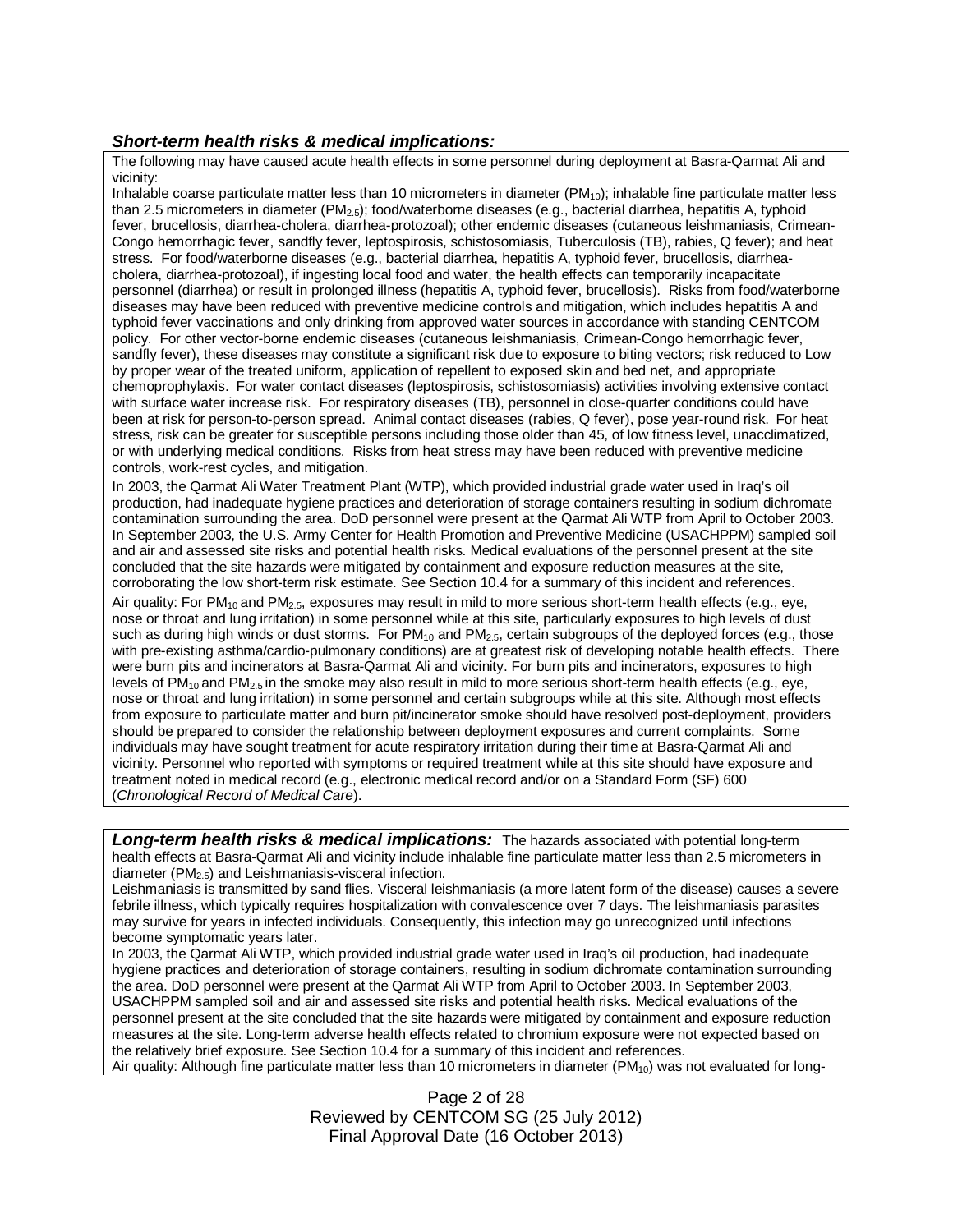term risk due to no available health guidelines, the area was a dusty desert environment. There were burn pits and refuse incinerators present at Basra-Qarmat Ali and vicinity. For inhalational exposure to high levels of dust and PM2.5, such as during high winds or dust storms, and for exposure to burn pit/incinerator smoke, it is considered possible that some otherwise healthy personnel who were exposed for a long-term period to dust and particulate matter could develop certain health conditions (e.g., reduced lung function, cardiopulmonary disease). Personnel with a history of asthma or cardiopulmonary disease could potentially be more likely to develop such chronic health conditions. While the particulate matter exposures are documented and archived, at this time there were no specific recommended, post-deployment medical surveillance evaluations or treatments. Providers should still consider overall individual health status (e.g., any underlying conditions/susceptibilities) and any potential unique individual exposures (such as burn pits, incinerators, occupational or specific personal dosimeter data) when assessing individual concerns.

Certain individuals may need to be followed/evaluated for specific occupational exposures/injuries (e.g., annual audiograms as part of the medical surveillance for those enrolled in the Hearing Conservation Program; and personnel covered by Respiratory Protection Program and/or Hazardous Waste/Emergency Responders Medical Surveillance).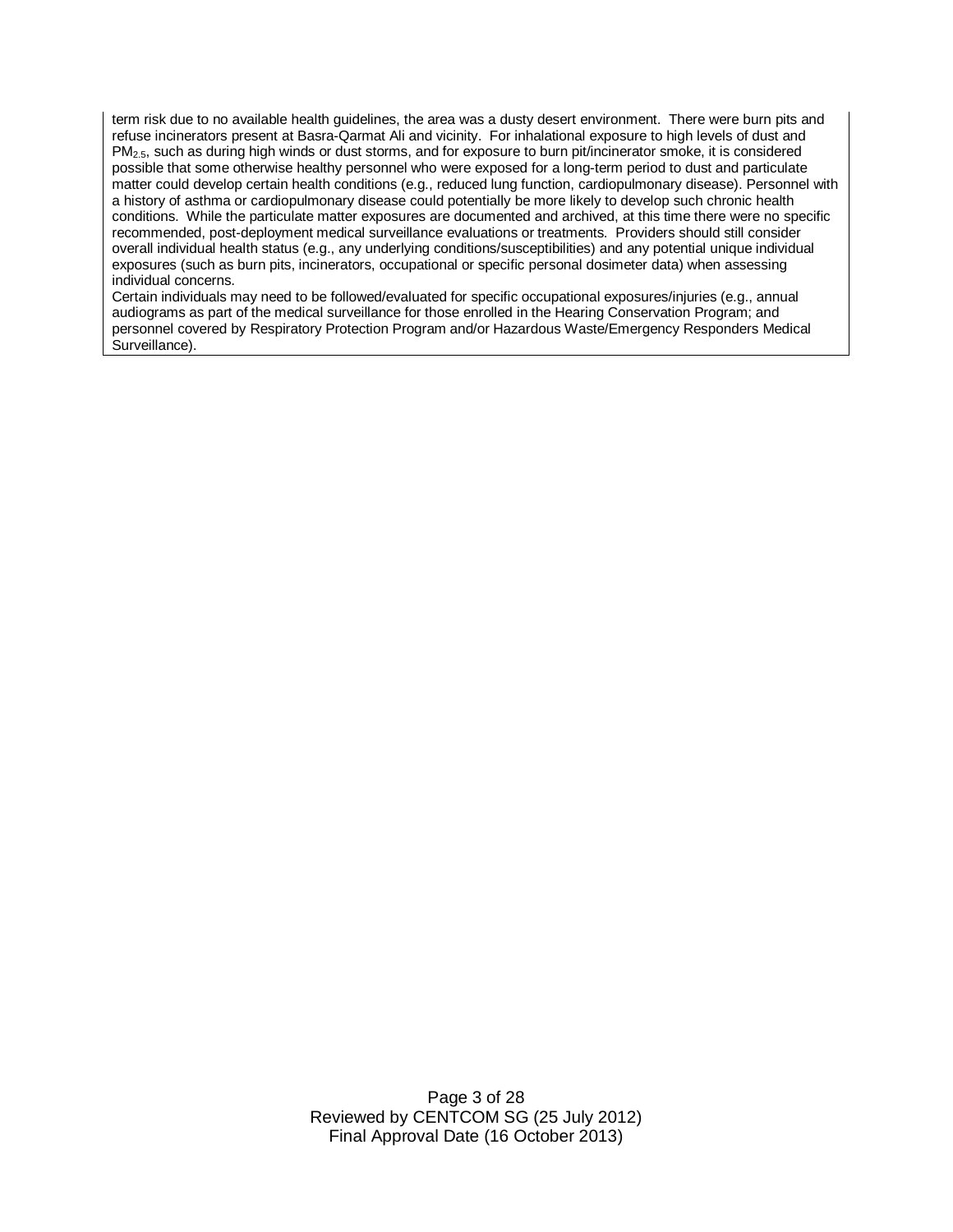| Source of<br><b>Identified Health</b><br>Risk <sup>3</sup>        | Unmitigated Health Risk Estimate <sup>4</sup>                                                                                                                                                                                                                                                                                                                                                                                       | <b>Control Measures</b><br>Implemented                                                                                                                | Residual Health Risk Estimate <sup>4</sup>                                                                                                                                                                                                                                                                                                                                                                                          |
|-------------------------------------------------------------------|-------------------------------------------------------------------------------------------------------------------------------------------------------------------------------------------------------------------------------------------------------------------------------------------------------------------------------------------------------------------------------------------------------------------------------------|-------------------------------------------------------------------------------------------------------------------------------------------------------|-------------------------------------------------------------------------------------------------------------------------------------------------------------------------------------------------------------------------------------------------------------------------------------------------------------------------------------------------------------------------------------------------------------------------------------|
| <b>AIR</b>                                                        |                                                                                                                                                                                                                                                                                                                                                                                                                                     |                                                                                                                                                       |                                                                                                                                                                                                                                                                                                                                                                                                                                     |
| $PM_{10}$                                                         | Short-term: Low to High. Daily levels<br>vary, acute health effects (e.g., upper<br>respiratory tract irritation) more<br>pronounced during peak days. More<br>serious effects were possible in<br>susceptible persons (e.g., those with<br>asthma/existing respiratory diseases).                                                                                                                                                  |                                                                                                                                                       | Short-term: Low to High. Daily levels<br>vary, acute health effects (e.g., upper<br>respiratory tract irritation) more<br>pronounced during peak days. More<br>serious effects were possible in<br>susceptible persons (e.g., those with<br>asthma/existing respiratory diseases).                                                                                                                                                  |
|                                                                   | Long-term: No health guidelines                                                                                                                                                                                                                                                                                                                                                                                                     |                                                                                                                                                       | Long-term: No health guidelines                                                                                                                                                                                                                                                                                                                                                                                                     |
| PM <sub>2.5</sub>                                                 | Short-term: Low to Moderate. Low<br>short-term health risks for typical<br>exposures, and Moderate heath risks<br>for peak exposures. A majority of the<br>time mild acute (short term) health<br>effects are anticipated; certain peak<br>levels may produce mild eye, nose, or<br>throat irritation in some personnel and<br>pre-existing health conditions (e.g.,<br>asthma, or cardiopulmonary diseases)<br>may be exacerbated. | Limiting strenuous<br>physical activities when air<br>quality is especially poor;<br>and actions such as<br>closing tent flaps,<br>windows, and doors | Short-term: Low to Moderate. Low<br>short-term health risks for typical<br>exposures, and Moderate heath risks<br>for peak exposures. A majority of the<br>time mild acute (short term) health<br>effects are anticipated; certain peak<br>levels may produce mild eye, nose, or<br>throat irritation in some personnel and<br>pre-existing health conditions (e.g.,<br>asthma, or cardiopulmonary diseases)<br>may be exacerbated. |
|                                                                   | Long-term: Moderate. Small<br>percentage of persons may be at<br>increased risk for developing chronic<br>conditions. Particularly those more<br>susceptible to acute effects (e.g.,<br>those with asthma/existing respiratory<br>diseases).                                                                                                                                                                                        |                                                                                                                                                       | Long-term: Moderate. Small<br>percentage of persons may be at<br>increased risk for developing chronic<br>conditions (particularly those more<br>susceptible to acute (short term)<br>effects (e.g., those with<br>asthma/existing respiratory diseases).                                                                                                                                                                           |
| Water                                                             |                                                                                                                                                                                                                                                                                                                                                                                                                                     |                                                                                                                                                       |                                                                                                                                                                                                                                                                                                                                                                                                                                     |
| <b>Consumed Water</b>                                             | Short-term: Insufficient data were<br>available to determine risk.                                                                                                                                                                                                                                                                                                                                                                  | USAPHC (VETCOM prior<br>to 2010) Approved Bottled<br>Water; Potable water only                                                                        | Short-term: Insufficient data were<br>available to determine risk.                                                                                                                                                                                                                                                                                                                                                                  |
|                                                                   | Long-term: Insufficient data were<br>available to determine risk.                                                                                                                                                                                                                                                                                                                                                                   | from approved water<br>sources                                                                                                                        | Long-term: Insufficient data were<br>available to determine risk.                                                                                                                                                                                                                                                                                                                                                                   |
| Water for Other<br>Purposes                                       | Short-term: None identified based on<br>available sample data.                                                                                                                                                                                                                                                                                                                                                                      |                                                                                                                                                       | Short-term: None identified based on<br>available sample data.                                                                                                                                                                                                                                                                                                                                                                      |
|                                                                   | Long-term: None identified based on<br>available sample data.                                                                                                                                                                                                                                                                                                                                                                       | Water policy indicated<br>treatment in accordance<br>with the standards<br>applicable to its intended<br>use                                          | Long-term: None identified based on<br>available sample data.                                                                                                                                                                                                                                                                                                                                                                       |
| <b>Endemic</b><br><b>Disease</b>                                  |                                                                                                                                                                                                                                                                                                                                                                                                                                     |                                                                                                                                                       |                                                                                                                                                                                                                                                                                                                                                                                                                                     |
| Food<br>borne/Waterborn<br>e (e.g., diarrhea-<br>bacteriological) | Short-term: Low to High; High<br>(bacterial diarrhea, hepatitis A, typhoid<br>fever) to Moderate (diarrhea-cholera,<br>diarrhea-protozoal, brucellosis) to Low<br>(hepatitis E). If ingested local<br>food/water, the health effects could<br>have temporarily incapacitated<br>personnel (diarrhea) or resulted in                                                                                                                 | Preventive measures<br>included Hepatitis A and<br>Typhoid fever vaccination<br>and consumption of food<br>and water only from<br>approved sources.   | Short-term: Low to none                                                                                                                                                                                                                                                                                                                                                                                                             |

**POEMS Table 1. Population-Based Health Risk Estimates – Basra-Qarmat Ali and vicinity, Iraq 1, 2**

Page 4 of 28 Reviewed by CENTCOM SG (25 July 2012) Final Approval Date (16 October 2013)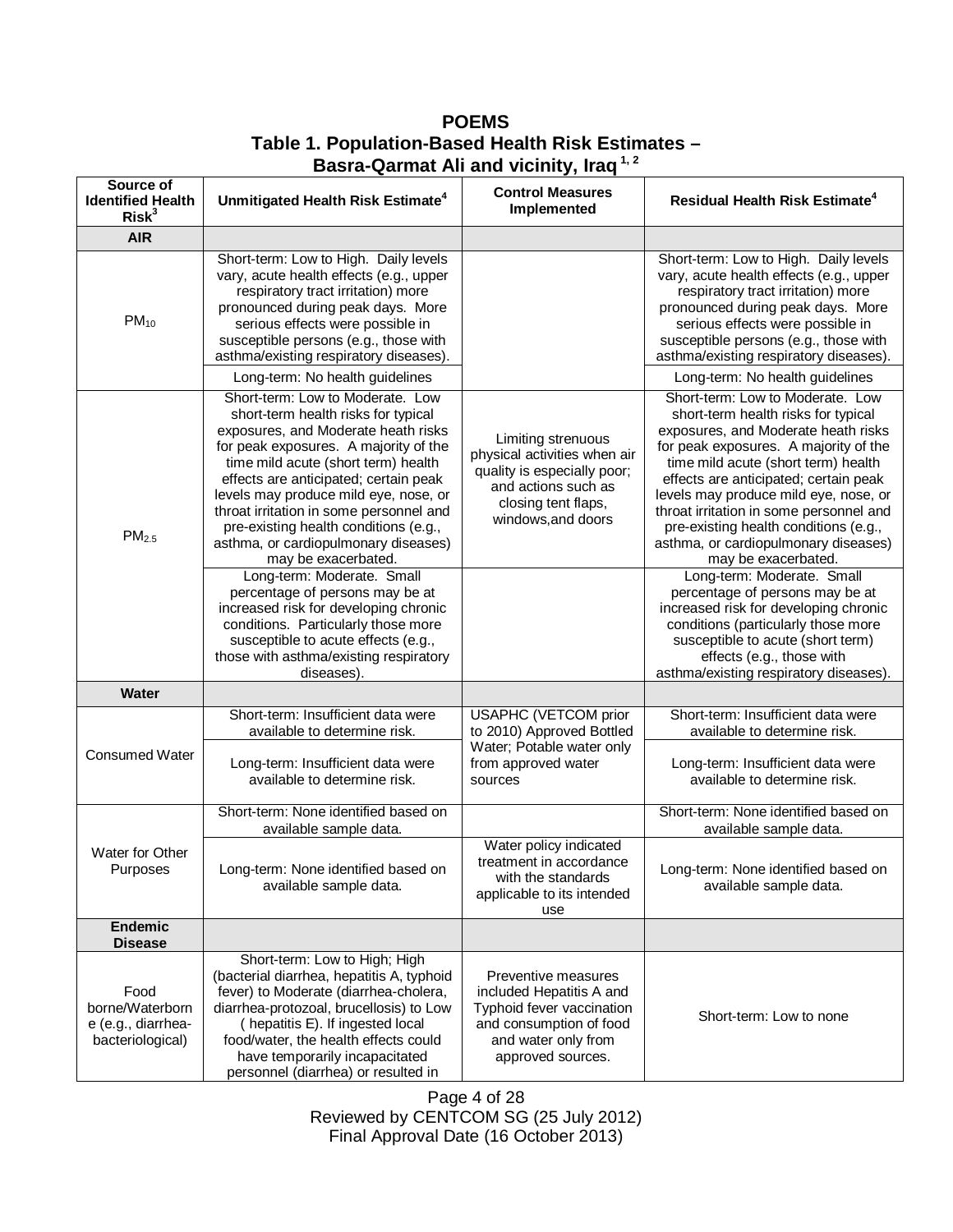|                                                     | prolonged illness (hepatitis A, Typhoid<br>fever, hepatitis E, brucellosis).                                                                                                                                                                                                                                                                                                                           |                                                                                                                                                                                                  |                                                                                                                                                                                                                                                                                                                                                                                                        |
|-----------------------------------------------------|--------------------------------------------------------------------------------------------------------------------------------------------------------------------------------------------------------------------------------------------------------------------------------------------------------------------------------------------------------------------------------------------------------|--------------------------------------------------------------------------------------------------------------------------------------------------------------------------------------------------|--------------------------------------------------------------------------------------------------------------------------------------------------------------------------------------------------------------------------------------------------------------------------------------------------------------------------------------------------------------------------------------------------------|
|                                                     | Long-term: none identified                                                                                                                                                                                                                                                                                                                                                                             |                                                                                                                                                                                                  | Long-term: No data available                                                                                                                                                                                                                                                                                                                                                                           |
| Arthropod Vector<br>Borne                           | Short-term: None to Moderate;<br>Moderate (leishmaniasis - cutaneous<br>[acute], Crimean-Congo hemorrhagic<br>fever, sandfly fever) to Low<br>(rickettsioses, typhus-fleaborne,<br>sindbis, West Nile fever). No hazard<br>present from malaria.                                                                                                                                                       | Preventive measures<br>included proper wear of<br>the treated uniform and<br>application of repellent to<br>exposed skin and bed net,<br>and appropriate                                         | Short-term: Low                                                                                                                                                                                                                                                                                                                                                                                        |
|                                                     | Long-term: Moderate for<br>Leishmaniasis-visceral infection.                                                                                                                                                                                                                                                                                                                                           | chemoprophylaxis.                                                                                                                                                                                | Long-term: No data available                                                                                                                                                                                                                                                                                                                                                                           |
| Water-Contact<br>(e.g. wading,                      | Short-term: Moderate (schistosomiasis<br>and leptospirosis).                                                                                                                                                                                                                                                                                                                                           |                                                                                                                                                                                                  | Short-term: Moderate (schistosomiasis<br>and leptospirosis).                                                                                                                                                                                                                                                                                                                                           |
| swimming)                                           | Long-term: No data available                                                                                                                                                                                                                                                                                                                                                                           |                                                                                                                                                                                                  | Long-term: No data available                                                                                                                                                                                                                                                                                                                                                                           |
| Respiratory                                         | Short-term: Low to Moderate;<br>Moderate (tuberculosis [TB]) to Low<br>(meningococcal meningitis).                                                                                                                                                                                                                                                                                                     |                                                                                                                                                                                                  | Short-term: Low; TB was evaluated as<br>part of the PDHA (Post Deployment<br>Health Assessment). A TB skin test<br>was required post-deployment if<br>potentially exposed.                                                                                                                                                                                                                             |
|                                                     | Long-term: No data available                                                                                                                                                                                                                                                                                                                                                                           |                                                                                                                                                                                                  | Long-term: No data available                                                                                                                                                                                                                                                                                                                                                                           |
| <b>Animal Contact</b>                               | Short-term: Low to Moderate;<br>Moderate (rabies, Q-fever) to Low<br>short-term health risk (due to rare<br>occurrence) for H5N1 avian influenza.                                                                                                                                                                                                                                                      | Enforcement of<br><b>CENTCOM General Order</b><br>1B mitigates rabies risk by<br>prohibiting contact with,                                                                                       | Short-term: No data available                                                                                                                                                                                                                                                                                                                                                                          |
|                                                     | Long-term: Low (Rabies)                                                                                                                                                                                                                                                                                                                                                                                | adoption, or feeding of<br>feral animals. Risks are<br>further reduced in the<br>event of assessed contact<br>by prompt post-exposure<br>rabies prophylaxis IAW<br>the CDC's ACIP<br>guidelines. | Long-term: No data available                                                                                                                                                                                                                                                                                                                                                                           |
| <b>VENOMOUS</b><br><b>ANIMAL/</b><br><b>INSECTS</b> |                                                                                                                                                                                                                                                                                                                                                                                                        |                                                                                                                                                                                                  |                                                                                                                                                                                                                                                                                                                                                                                                        |
| Snakes,<br>scorpions, and<br>spiders                | Short-term: Low; If encountered,<br>effects of venom varied with species<br>from mild localized swelling (e.g.<br>schokari sand racer) to potentially<br>lethal effects (e.g. horned viper).                                                                                                                                                                                                           |                                                                                                                                                                                                  | Short-term: Low; If encountered,<br>effects of venom varied with species<br>from mild localized swelling (e.g.<br>schokari sand racer) to potentially<br>lethal effects (e.g. horned viper).                                                                                                                                                                                                           |
|                                                     | Long-term: No data available                                                                                                                                                                                                                                                                                                                                                                           |                                                                                                                                                                                                  | Long-term: No data available                                                                                                                                                                                                                                                                                                                                                                           |
| <b>HEAT/COLD</b><br><b>STRESS</b>                   |                                                                                                                                                                                                                                                                                                                                                                                                        |                                                                                                                                                                                                  |                                                                                                                                                                                                                                                                                                                                                                                                        |
| Heat                                                | Short-term: Low to High; Risk of heat<br>injury in unacclimatized personnel was<br>High for May - October, and Low for<br>all other months.<br>Long-term: Low. The long-term risk<br>was Low. However, the risk may have<br>been greater to certain susceptible<br>persons-those older (i.e., greater than<br>45 years), in lesser physical shape, or<br>with underlying medical/health<br>conditions. | Risks from heat stress<br>may have been reduced<br>with preventive medicine<br>controls, work-rest cycles,<br>and mitigation.                                                                    | Short-term: Low to High; Risk of heat<br>injury in unacclimatized personnel was<br>High for May - October, and Low for<br>all other months.<br>Long-term: Low. The long-term risk<br>was Low. However, the risk may have<br>been greater to certain susceptible<br>persons-those older (i.e., greater than<br>45 years), in lesser physical shape, or<br>with underlying medical/health<br>conditions. |
| Cold                                                | Short-term: Low risk of cold                                                                                                                                                                                                                                                                                                                                                                           | Risks from cold stress                                                                                                                                                                           | Short-term: Low risk of cold                                                                                                                                                                                                                                                                                                                                                                           |

Page 5 of 28 Reviewed by CENTCOM SG (25 July 2012) Final Approval Date (16 October 2013)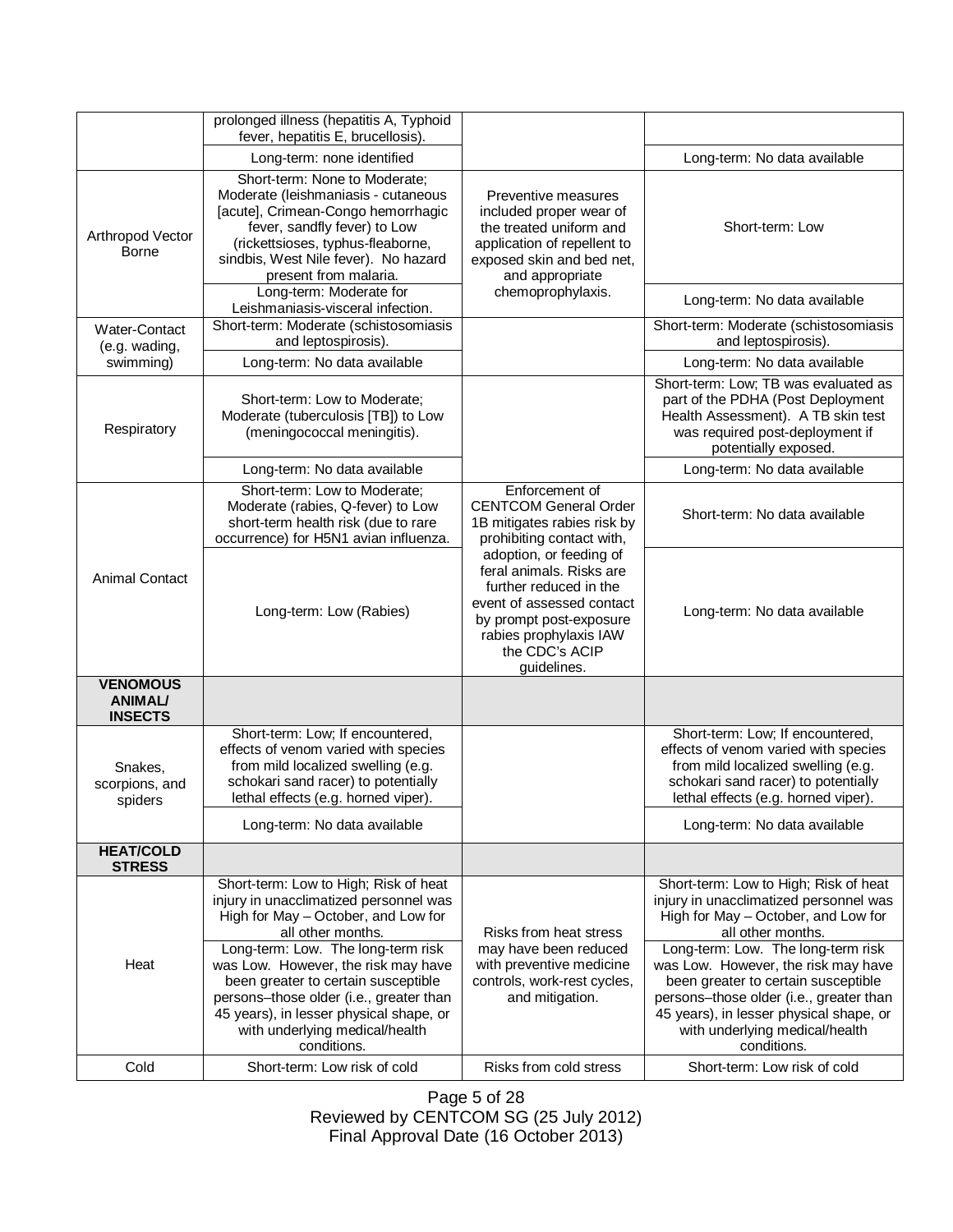|                                                | stress/injury.                                                                                                                                                  | may have been reduced<br>with protective measures.                                                                              | stress/injury.                                                                                                                                                  |
|------------------------------------------------|-----------------------------------------------------------------------------------------------------------------------------------------------------------------|---------------------------------------------------------------------------------------------------------------------------------|-----------------------------------------------------------------------------------------------------------------------------------------------------------------|
|                                                | Long-term: Low; Long-term health<br>implications from cold injuries were<br>rare but can occur, especially from<br>more serious injuries such as frost<br>bite. |                                                                                                                                 | Long-term: Low; Long-term health<br>implications from cold injuries were<br>rare but can occur, especially from<br>more serious injuries such as frost<br>bite. |
| <b>Unique</b><br>Incidents/<br><b>Concerns</b> |                                                                                                                                                                 |                                                                                                                                 |                                                                                                                                                                 |
| Industrial                                     | Short-term: Low health risk from<br>sodium dichromate exposure at<br>Qarmat Ali WTP.                                                                            | Contaminated ground<br>covered by asphalt and<br>gravel; use of appropriate<br><b>Personal Protective</b><br>Equipment on site. | Short-term: Low health risk from<br>sodium dichromate exposure at<br>Qarmat Ali WTP.                                                                            |
| chemical spills                                | Long-term: Low health risk from<br>sodium dichromate exposure at<br>Qarmat Ali WTP.                                                                             | Contaminated ground<br>covered by asphalt and<br>gravel; use of appropriate<br><b>Personal Protective</b><br>equipment on site. | Long-term: Low health risk from<br>sodium dichromate exposure at<br>Qarmat Ali WTP.                                                                             |

1 This Summary Table provides a qualitative estimate of population-based short- and long-term health risks associated with the general ambient and occupational environment conditions at Basra-Qarmat Ali and vicinity, Iraq. It does not represent a unique individual exposure profile. Actual individual exposures and health effects depend on many variables. For example, while a chemical may have been present in the environment, if a person did not inhale, ingest, or contact a specific dose of the chemical for adequate duration and frequency, then there may have been no health risk. Alternatively, a person at a specific location may have experienced a unique exposure which could have resulted in a significant individual exposure. Any such person seeking medical care should have their specific exposure documented in an SF600.

 $^2$  This assessment was based on specific data and reports obtained from the 12 May 2003 through 3 November 2011 timeframe. It was considered a current representation of general site conditions but may not reflect certain fluctuations or unique exposure incidents. Acute health risk estimates were generally consistent with field-observed health effects.

 $^3$ This Summary Table was organized by major categories of identified sources of health risk. It only lists those sub-categories specifically identified and addressed at Basra-Qarmat Ali and vicinity, Iraq. The health risks are presented as Low, Moderate, High or Extremely High for both acute and chronic health effects. The health risk level was based on an assessment of both the potential severity of the health effects that could be caused and probability of the exposure that would produce such health effects. Details can be obtained from the Army Public Health Command (APHC)/Army Institute of Public Health (AIPH). Where applicable, "None Identified" was used when though an exposure was identified, no health risk of either a specific acute or chronic health effects were determined. More detailed descriptions of OEH exposures that were evaluated but determined to pose no health risk are discussed in the following sections of this report.

<sup>4</sup> Health risks in this Summary Table were based on quantitative surveillance thresholds (e.g. endemic disease rates; host/vector/pathogen surveillance) or screening levels, e.g., Military Exposure Guidelines (MEGs) for chemicals*.* Some previous assessment reports may have provided slightly inconsistent health risk estimates because quantitative criteria such as MEGs may have changed since the samples were originally evaluated and/or because this assessment made use of all historic site data while previous reports may have only been based on a select few samples.

> Page 6 of 28 Reviewed by CENTCOM SG (25 July 2012) Final Approval Date (16 October 2013)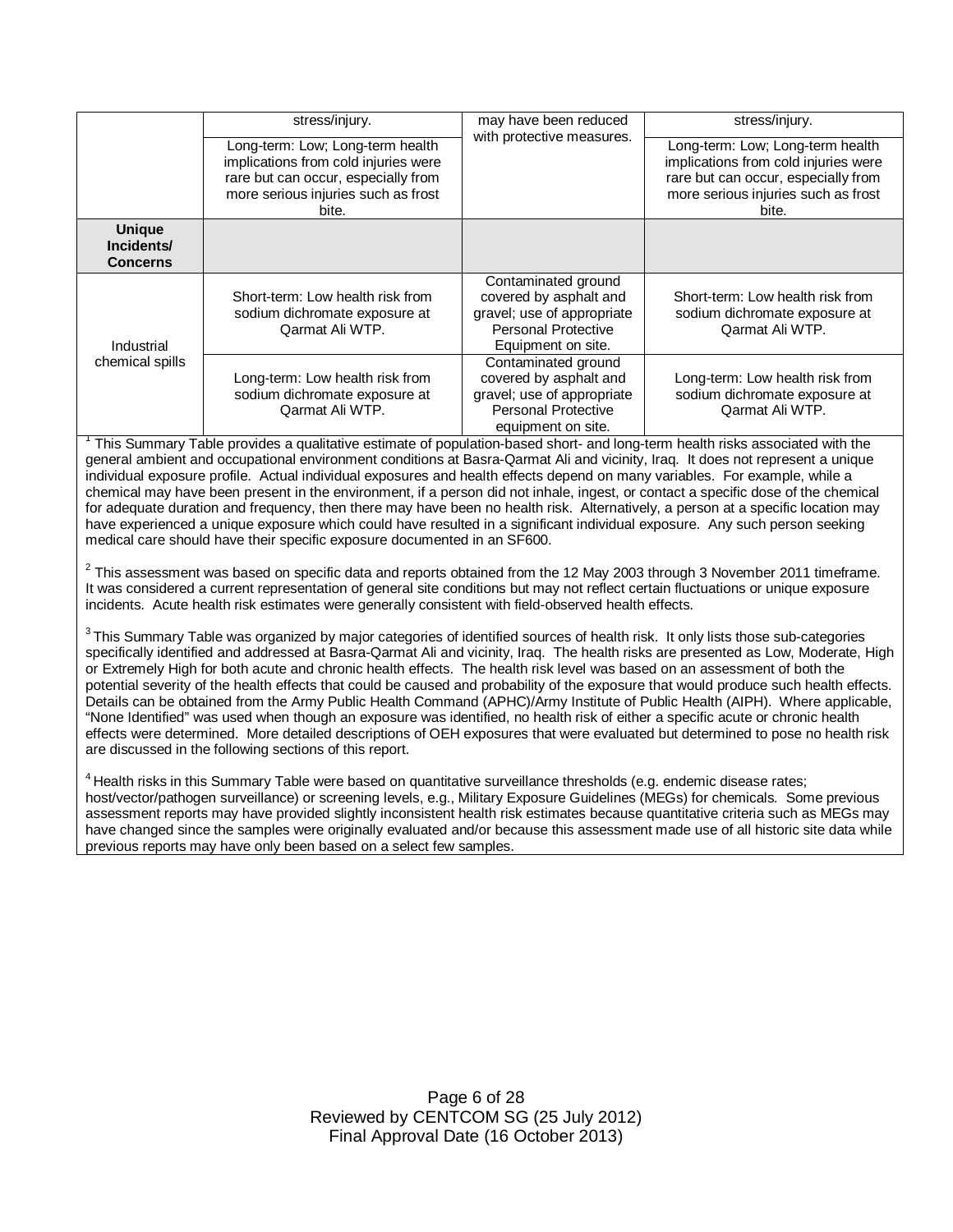#### **1 Discussion of Health Risks at Basra-Qarmat Ali, Iraq by Source**

The following sections describe the major source categories of potential health risk that were evaluated at Basra-Qarmat Ali, Iraq and vicinity. For each category, the evaluation process included identifying what, if any, specific sub-categories/health concerns were present. This initial step resulted in "screening out" certain sub-categories that posed no identifiable health risk (for example if all data were below screening levels). While these sections may include sub-categories that have been determined to present no identifiable health risk, the summary table on the previous page only contains those sub-categories that were determined to pose moderate or higher potential health risks.

#### **2 Air**

## 2.1 Site-Specific Sources Identified

Basra-Qarmat Ali and vicinity is situated in a dusty semi-arid desert environment. Inhalational exposure to high levels of dust and particulate matter, such as during high winds or dust storms may have resulted in mild to more serious short-term health effects (e.g., eye, nose or throat and lung irritation) in some personnel. Additionally, certain subgroups of the deployed forces (e.g., those with pre-existing asthma/cardio pulmonary conditions) were at greatest risk of developing notable health effects.

### 2.2 *Particulate matter, less than10 micrometers* (PM<sub>10</sub>)

## *2.2.1 Sample data/Notes:*

Exposure Guidelines: Short-term (24-hour) PM<sub>10</sub> micrograms per square meters ( $\mu$ g/m<sup>3</sup>): Negligible MEG=250, Marginal MEG=420, Critical MEG=600. Long-term  $PM_{10}$  MEG (µg/m<sup>3</sup>): Not Available.

A total of 53 valid PM<sub>10</sub> air samples were collected in Basra-Qarmat Ali and vicinity from 1 March 2003 through 31 December 2011. The range of 24-hour  $PM_{10}$  concentrations was 61 μg/m<sup>3</sup> – 1722 μg/m<sup>3</sup> with an average concentration of 290 μg/m<sup>3</sup>.

## *2.2.2 Short-term health risks:*

**Low to High:** The short-term PM<sub>10</sub> health risk assessment in Basra-Qarmat Ali and vicinity was low based on average  $PM_{10}$  concentrations and low to high based on peak  $PM_{10}$  concentrations. Therefore, on typical days, exposure to  $PM_{10}$  was likely to have little or no impact on accomplishing the mission. In theater medical resources should not have been needed for protection and treatment as a result of exposure to  $PM_{10}$  levels on a typical day. Mission capabilities should not have been affected. Peak exposures could have occurred, increasing the health risk level (Reference 6, Table 3-2). Under peak exposures mission capabilities may have been degraded and may have required in-theater medical countermeasures and resources or mission capabilities may have been significantly degraded in terms of the required mission standard, inability to accomplish all parts of the mission, or inability to complete the mission.

> Page 7 of 28 Reviewed by CENTCOM SG (25 July 2012) Final Approval Date (16 October 2013)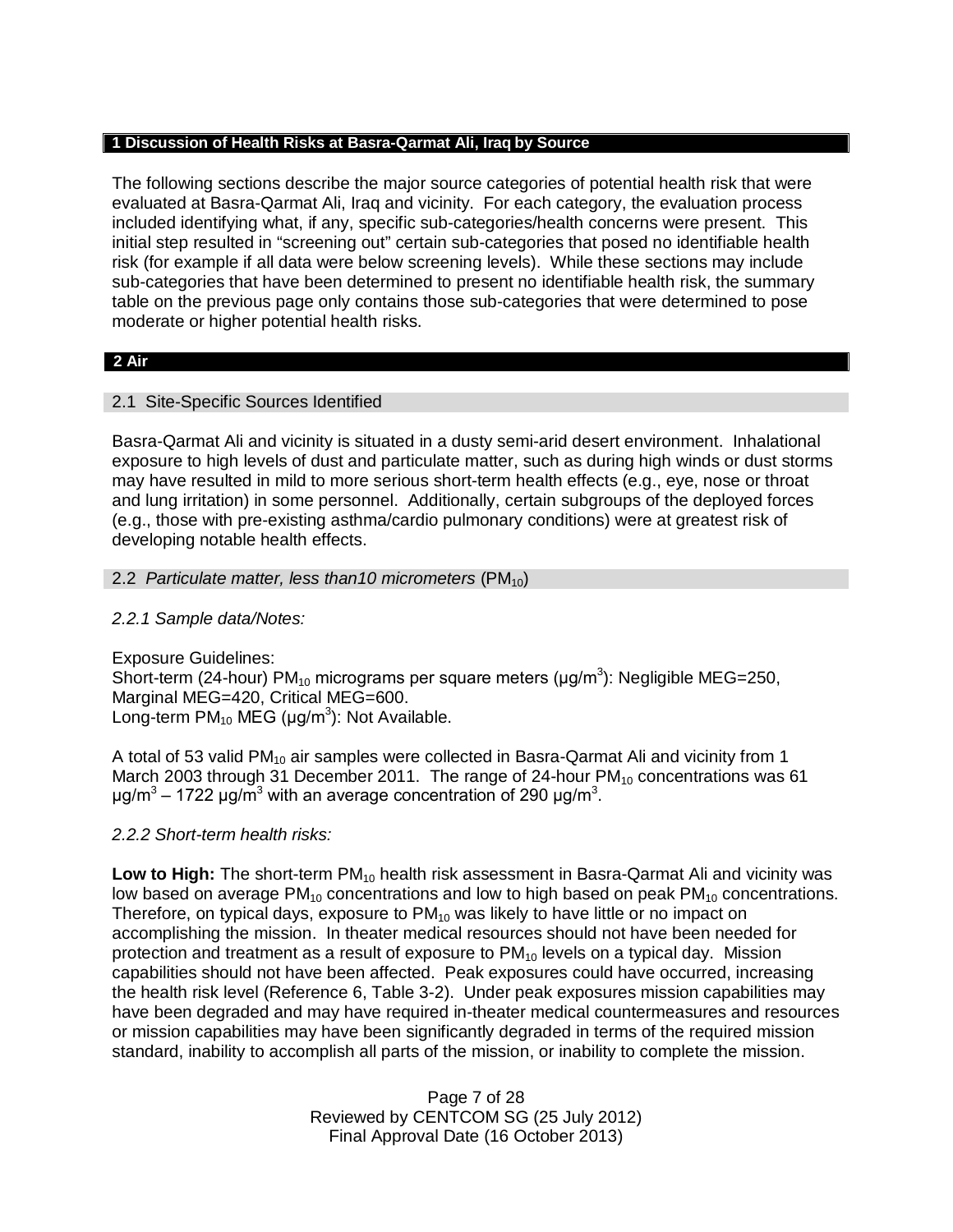Daily average health risk levels for  $PM_{10}$  showed no hazard for 67.4%, low health risk for 20.9%, moderate health risk for 2.3%, and high health risk for 9.3% of the time. Confidence in the short-term PM<sub>10</sub> health risk assessment was low (Reference 6, Table 3-6).

The hazard severity was negligible for average  $PM_{10}$  concentrations in Basra-Qarmat Ali and vicinity. During typical exposures at the negligible hazard severity level (250 ug/m<sup>3</sup> - 420 ug/m<sup>3</sup>), a few personnel may have experienced notable eye, nose, and throat irritation; most personnel would have experienced only mild effects. Those with a history of asthma or cardiopulmonary disease were expected to experience increased symptoms at the negligible hazard severity levels.

The hazard severity was negligible to critical for the peak  $PM_{10}$  concentration in Basra-Qarmat Ali and vicinity. During peak exposures at the critical hazard severity level (greater than 600 ug/m<sup>3</sup>), most if not all personnel would have experienced very notable eye, nose, and throat irritation and respiratory effects. Visual acuity was impaired, as was overall aerobic capacity. Some personnel would not have been able to perform assigned duties. Some lost-duty days were expected. During peak exposures at the negligible hazard severity level (250 ug/m<sup>3</sup> - 420 ug/m<sup>3</sup>), a few personnel may have experienced notable eye, nose, and throat irritation; most personnel would have experienced only mild effects. Those with a history of asthma or cardiopulmonary disease were expected to experience increased symptoms at the critical and negligible hazard severity levels.

# *2.2.3 Long-term health risk:*

**Not Evaluated-no available health guidelines**. The U.S. Environmental Protection Agency (EPA) retracted its long-term standard (National Ambient Air Quality Standard) for  $PM_{10}$  due to an inability to clearly link chronic health effects with chronic  $PM_{10}$  exposure levels.

## 2.3 Particulate Matter, less than 2.5 micrometers ( $PM<sub>2.5</sub>$ )

## *2.3.1 Sample data/Notes:*

Exposure Guidelines: Short-term (24-hour)  $PM_{2.5}$  MEGs (µg/m<sup>3</sup>): Negligible MEG=65, Marginal MEG=250, Critical MEG=500. Long-term PM<sub>2.5</sub> MEGs: Negligible MEG=15, Marginal MEG=65.

A total of 49 valid PM<sub>2.5</sub> air samples were collected in Basra-Qarmat Ali and vicinity from 1 March 2003 through 31 December 2011. The range of 24-hour  $PM<sub>2.5</sub>$  concentrations was 13 μg/m<sup>3</sup> – 411 μg/m<sup>3</sup> with an average concentration of 91 μg/m<sup>3</sup>.

## *2.3.2 Short-term health risks:*

Low to Moderate: The short-term PM<sub>2.5</sub> health risk assessment in Basra-Qarmat Ali and vicinity was low based on average  $PM<sub>2.5</sub>$  concentrations and low to moderate based on peak  $PM<sub>2.5</sub>$ concentrations. Therefore, on typical days, exposure to  $PM_{2.5}$  was likely to have little or no impact on accomplishing the mission. In theater medical resources should not have been needed for protection and treatment as a result of exposure to  $PM<sub>2.5</sub>$  levels on a typical day. Mission capabilities should not have been affected. Peak exposures could have occurred,

> Page 8 of 28 Reviewed by CENTCOM SG (25 July 2012) Final Approval Date (16 October 2013)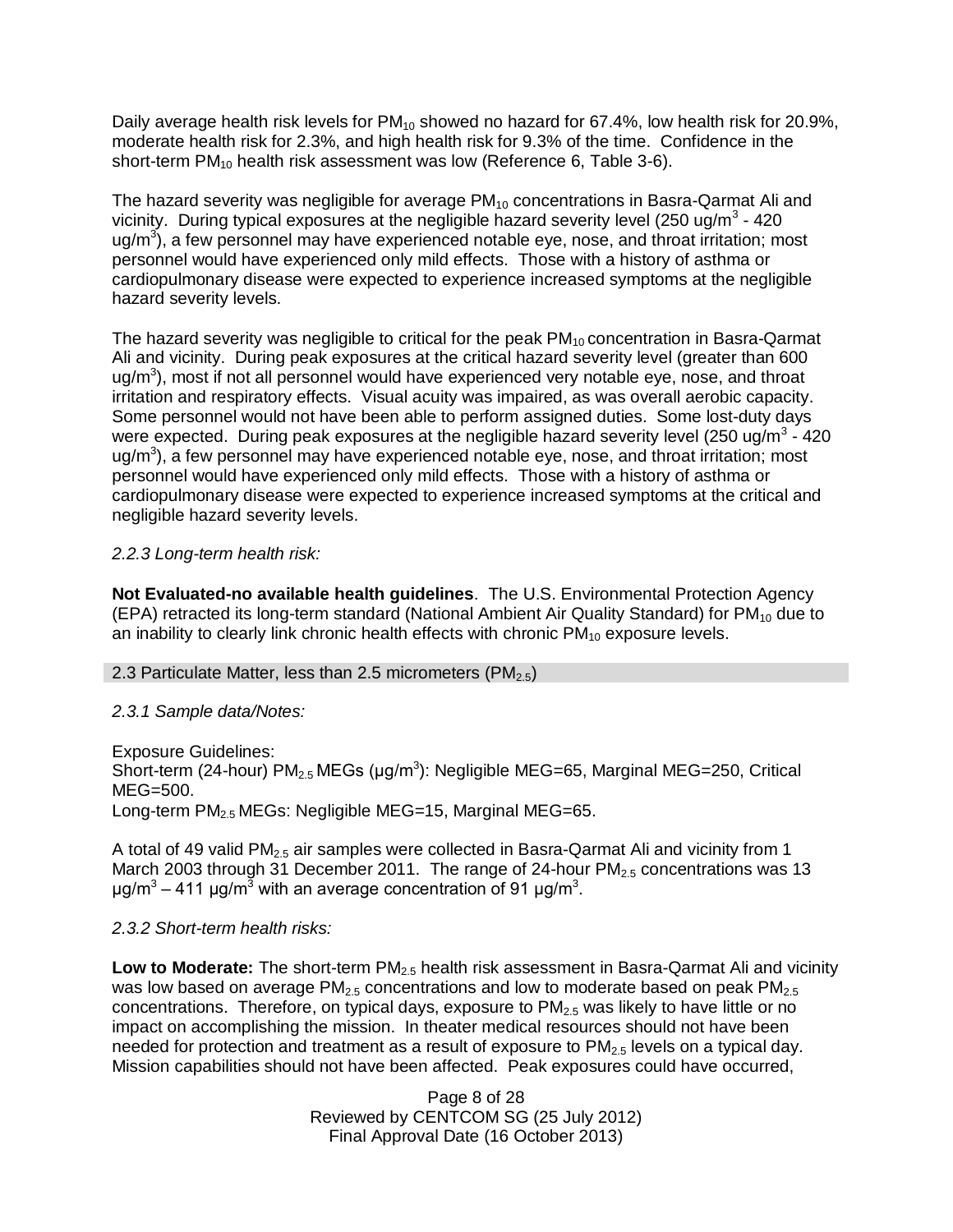increasing the health risk level (Reference 6, Table 3-2). Under peak exposures mission capabilities may have been degraded in terms of the required mission standard and would have resulted in reduced mission capabilities, and may have required limited in-theater medical countermeasures and resources.

Daily average health risk levels for  $PM<sub>2.5</sub>$  at Basra-Qarmat Ali and vicinity showed no hazard for 34.1% and low health risk for 65.9% of the time. Confidence in the short-term  $PM_{2.5}$  health risk assessment was low (Reference 6, Table 3-6).

The hazard severity was negligible for average PM<sub>2.5</sub> exposures in Basra-Qarmat Ali and vicinity. During typical exposures at the negligible hazard severity level (65 ug/m<sup>3</sup> - 250 ug/m<sup>3</sup>), a few personnel may have experienced notable eye, nose, and throat irritation; most personnel would have experienced only mild effects. Those with a history of asthma or cardiopulmonary disease were expected to experience increased symptoms at the negligible hazard severity levels.

The hazard severity was negligible to moderate for the peak  $PM<sub>2.5</sub>$  exposure in Basra-Qarmat Ali and vicinity. During peak exposures at the moderate hazard severity level (250 ug/m<sup>3</sup> - 500 ug/m<sup>3</sup>), a majority of personnel may have experienced notable eye, nose, and throat irritation and some respiratory effects. Significant aerobic activity would have increased risk. Those with a history of asthma or cardiopulmonary disease were expected to experience increased symptoms. During peak exposures at the negligible hazard severity level (65 ug/m<sup>3</sup> - 250 ug/m<sup>3</sup>), a few personnel may have experienced notable eye, nose, and throat irritation; most personnel would have experienced only mild effects. Those with a history of asthma or cardiopulmonary disease were expected to experience increased symptoms at the negligible hazard severity levels. Those with a history of asthma or cardiopulmonary disease were expected to experience increased symptoms at the moderate and negligible hazard severity levels.

## *2.3.3 Long-term health risk:*

**Moderate:** PM<sub>2.5</sub> in Basra-Qarmat Ali and vicinity had an average concentration in 2009 (68 ug/m<sup>3</sup>) and 2010 (111 ug/m<sup>3</sup>) that exceeded the long-term 1 year negligible MEG (15 ug/m<sup>3</sup>). The long-term health risk assessment for  $PM_{2.5}$  concentrations were low based on average  $PM<sub>2.5</sub>$  concentrations. Therefore, there was no specific medical action required for long-term exposure to  $PM_{2.5}$ .

The hazard severity was marginal for long-term  $PM_{2.5}$  exposures in Basra-Qarmat Ali and vicinity. During long-term exposures at the marginal hazard severity level, many exposed personnel were plausibly expected to develop delayed onset, irreversible effects. Confidence in the health risk assessment was low (Reference 6, Table 3-6).

## 2.4 Airborne Metals from  $PM_{10}$

## *2.4.1 Sample data/Notes:*

A total of 53 valid  $PM_{10}$  air samples collected in Basra-Qarmat Ali and vicinity from 12 May 2003 – 3 November 2011 were analyzed for metals. No metals were detected at levels above the short or long-term MEGs.

> Page 9 of 28 Reviewed by CENTCOM SG (25 July 2012) Final Approval Date (16 October 2013)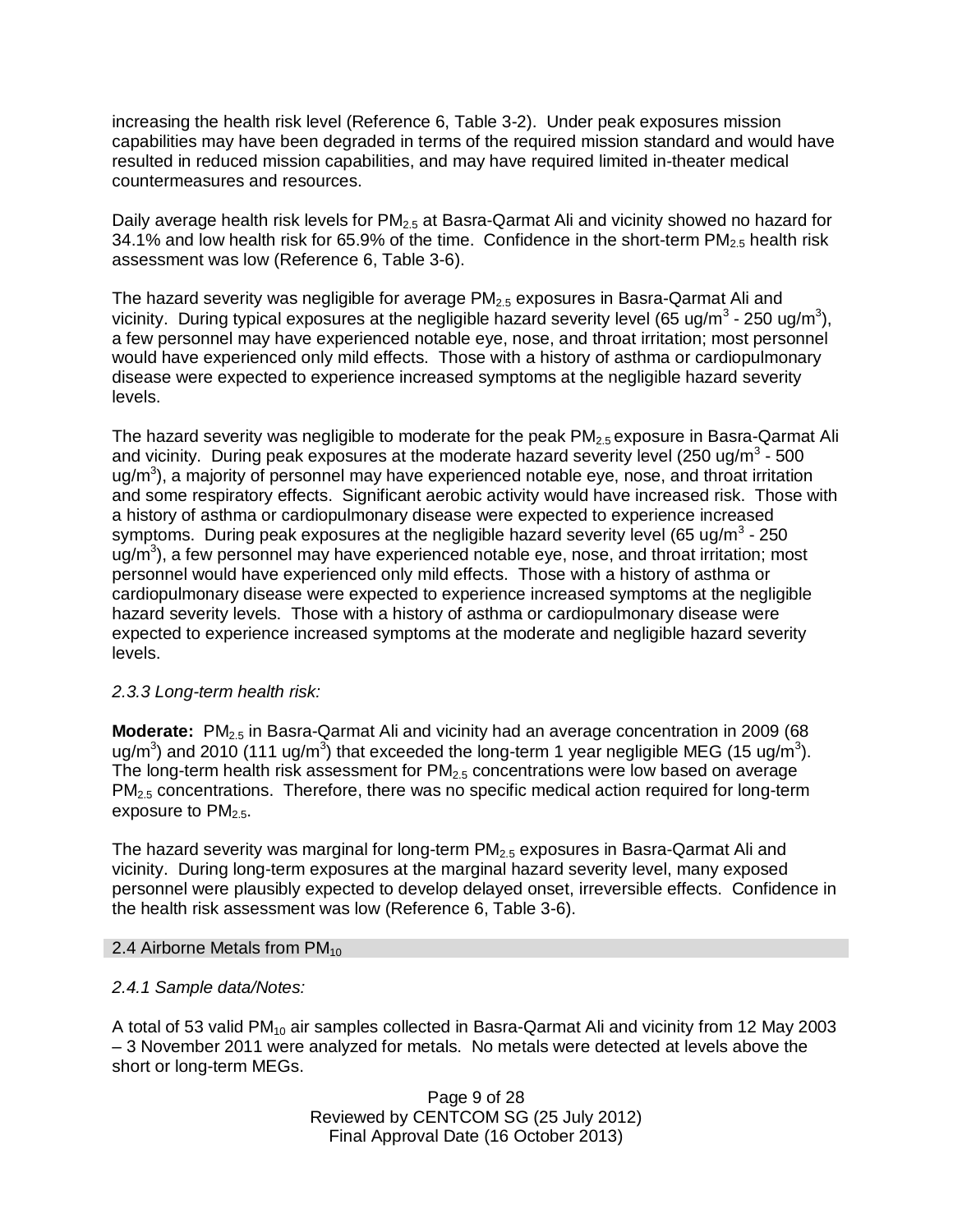### *2.4.2 Short-term and Long-term health risks:*

None identified based on available sampling data. All detected contaminants were below applicable 1-year negligible MEGs**.**

### 2.5 Airborne Metals from  $PM<sub>2.5</sub>$

*2.5.1 Sample data/Notes:*

A total of 49 valid PM<sub>2.5</sub> air samples were collected in Basra-Qarmat Ali and vicinity from 12 May 2003 – 3 November 2011 and analyzed for metals. No metals were detected at levels above the short or long-term MEGs.

### *2.5.2 Short- and long-term health risks:*

None identified based on available sampling data. All detected contaminants were below applicable 1-year negligible MEGs**.**

#### **3 Soil**

3.1 Site-Specific Sources Identified

*3.2 Sample data/Notes:*

A total of 11 valid soil samples were collected in Basra-Qarmat Ali and vicinity in 2009 to assess OEH health risk to deployed personnel.

The primary soil contamination exposure pathways were dermal contact and dust inhalation. Typical parameters analyzed for included semi-volatile organic compounds, heavy metals, polychlorinated biphenyls, insecticides, fungicides, herbicides, and polycyclic aromatic hydrocarbons (PAH). For the risk assessment, personnel were assumed to remain at this location for 6 months to 1 year.

#### *3.3 Short-term health risk:*

**Not an identified source of health risk**. Currently, sampling data for soil are not evaluated for short term (acute) health risks**.**

## *3.4 Long-term health risk:*

**None identified based on available sample data.** No parameters exceeded 1-year Negligible MEGs.

#### **4 Water**

In order to assess the health risk to U.S. personnel from exposure to water in theater, the AIPH identified the most probable exposure pathways. These were based on the administrative information provided on the field data sheets submitted with the samples taken over the time

> Page 10 of 28 Reviewed by CENTCOM SG (25 July 2012) Final Approval Date (16 October 2013)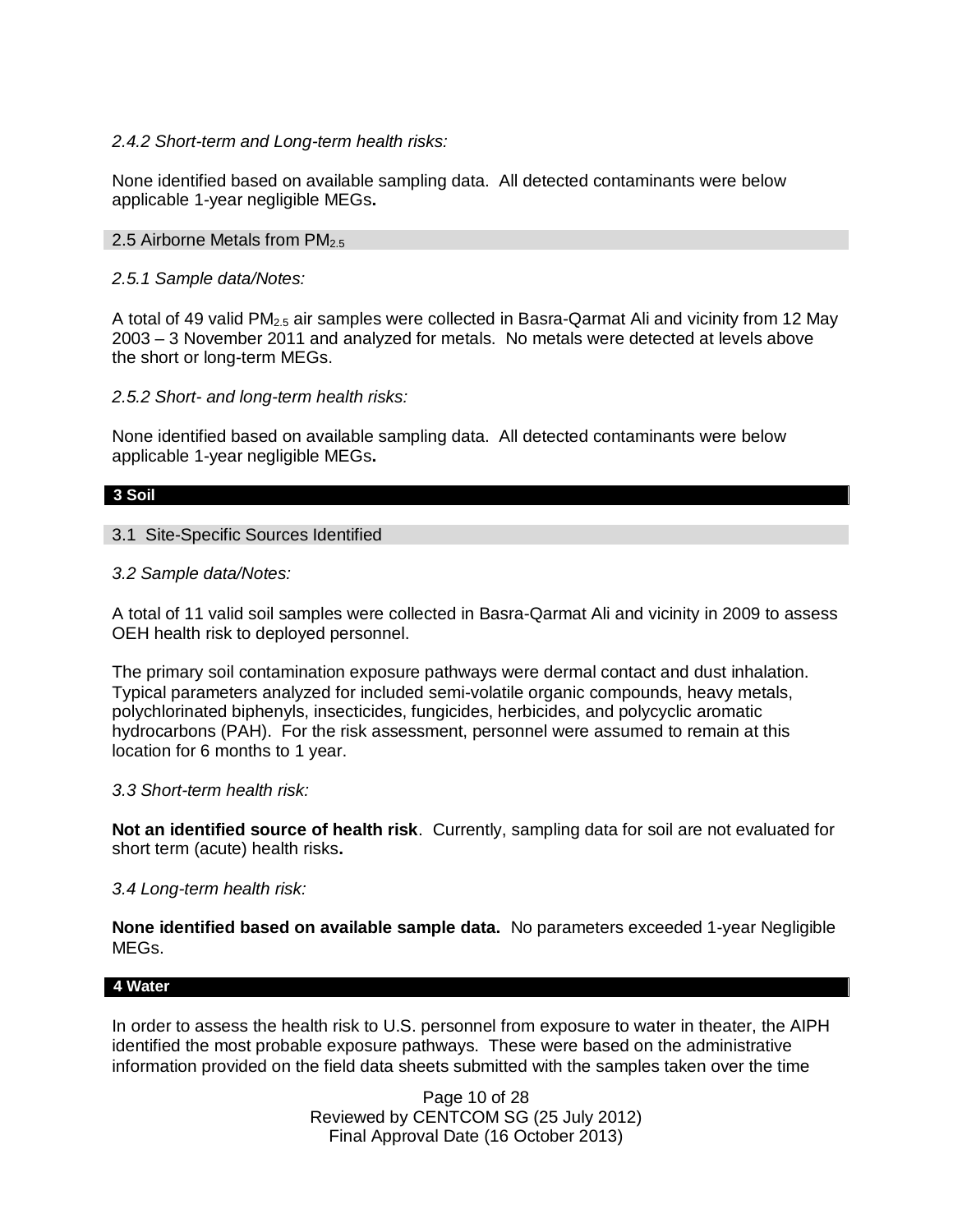period being evaluated. Based on the information provided from the field, all untreated water samples were associated with municipal source water and complete exposure pathways were associated with those samples. Therefore, untreated samples were assessed as potential health hazards. It was assumed that 100% of all U.S. personnel at Basra-Qarmat Ali and vicinity were directly exposed to Reverse Osmosis Water Purification Unit (ROWPU) treated and disinfected fresh bulk water and municipal water, since this classification of water was primarily used for personal hygiene, showering, cooking, and for use at vehicle wash racks.

## 4.1 Drinking Water: ROWPU Water

### 4.1.1 Site-Specific Sources Identified

There were two ROWPU water sources sampled at Basra-Qarmat Ali and vicinity.

### *4.1.2 Sample data/Notes:*

To assess the potential for adverse health effects to troops the following assumptions were made: All U.S. personnel at this location were assumed to remain at this site for approximately 1 year. A conservative (protective) assumption was that personnel routinely consumed less than 15 liters per day (L/day) of water for up to 365 days (1-year). It was further assumed that control measures and/or personal protective equipment were not used.

A total of two ROWPU water samples were taken in Basra-Qarmat Ali and vicinity from 2008 and 2009. Although average and peak perchlorate concentrations were above the long-term negligible MEG, a short-term negligible MEG was unavailable and data were insufficient to characterize health risk associated with perchlorate drinking water exposure. None of the other analyzed chemicals were found at concentrations above short or long-term MEGs.

## *4.1.3 Short-term and long-term health risk:*

**None identified based on available sample data.** All detected chemicals in samples were below the short- and long-term Negligible MEGs. Data were insufficient to characterize health risk associated with perchlorate exposure.

#### 4.2 Non-Drinking Water

#### 4.2.1 Site-Specific Sources Identified

Although the primary route of exposure for most microorganisms was ingestion of the contaminated water, dermal exposure to some microorganisms, chemicals, and biologicals may have also caused adverse health effects. Complete exposure pathways included drinking, brushing teeth, personal hygiene, cooking, providing medical and dental care using a contaminated water supply or during dermal contact at vehicle or aircraft wash racks.

#### *4.2.2 Sample data/Notes:*

To assess the potential for adverse health effects to troops the following assumptions were made: All U.S. personnel at this location were expected to remain at this site for approximately 1 year. A conservative (protective) assumption was that personnel routinely consumed less

> Page 11 of 28 Reviewed by CENTCOM SG (25 July 2012) Final Approval Date (16 October 2013)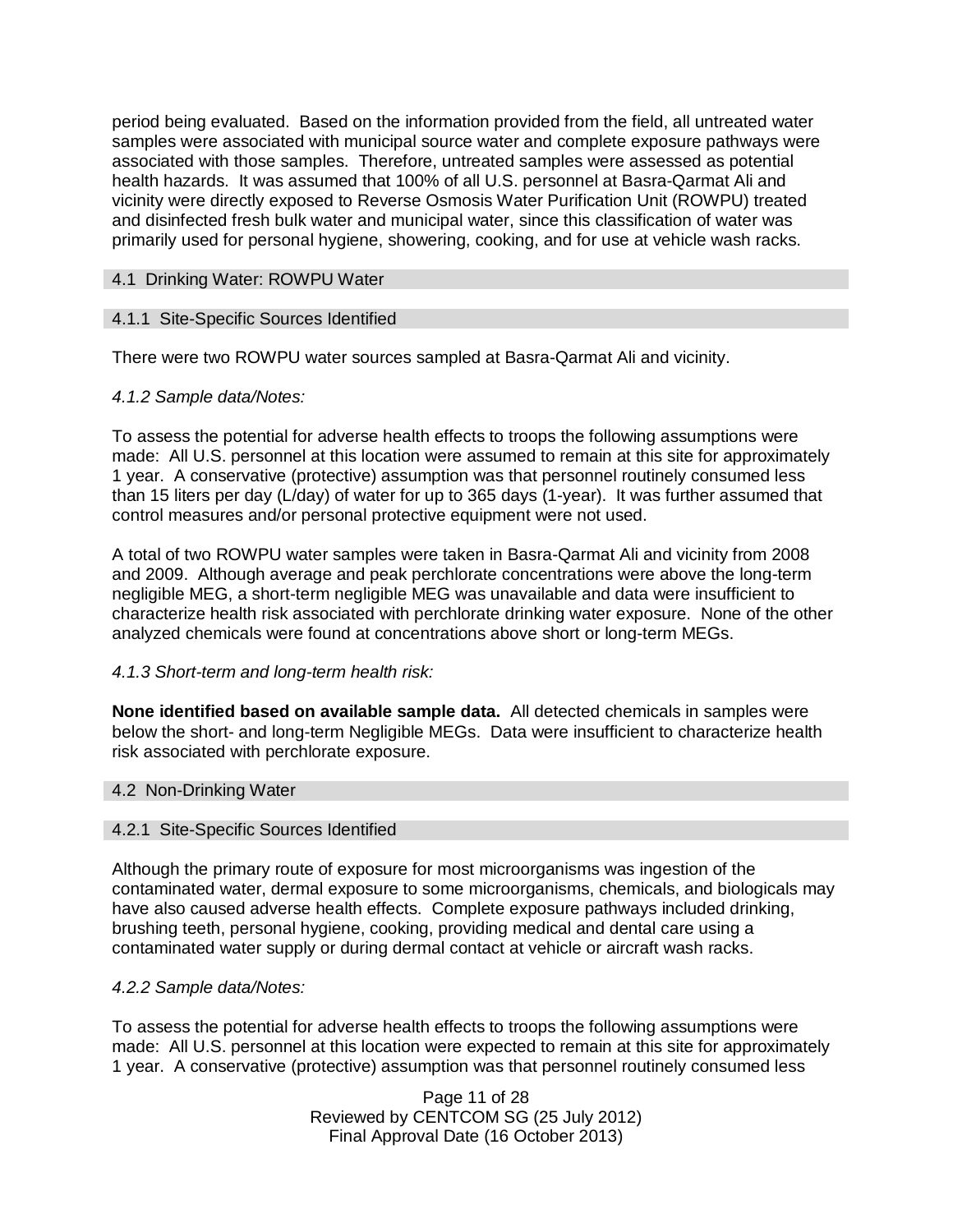than 5L/day of non-drinking water for up to 365 days (1-year). It was further assumed that control measures and/or personal protective equipment were not used.

A total of twenty-two non-drinking samples taken in Basra-Qarmat Ali and vicinity were collected in 2003, 2004, 2006, 2008, 2009, 2010, and 2011 and were evaluated for this health risk assessment. No chemicals were detected at levels above the short or long-term MEGs.

*4.2.3 Short-term and long-term health risks:*

**None identified based on available sample data.** All detected chemicals in samples were below the short- and long-term Negligible MEGs.

#### **5 Military Unique**

5.1 Chemical Biological, Radiological Nuclear (CBRN) Weapons

No specific hazard sources were documented in Defense Occupational and Environmental Health Readiness System (DOEHRS), or the Military Exposure Surveillance Library (MESL) from 1 March 2003 through 3 November 2011.

#### 5.2 Depleted Uranium (DU)

No specific hazard sources were documented in DOEHRS or MESL from 1 March 2003 through 3 November 2011.

#### 5.3 Ionizing Radiation

No specific hazard sources were documented in DOEHRS or MESL from 1 March 2003 through 3 November 2011.

#### 5.4 Non-Ionizing Radiation

No specific hazard sources were documented in DOEHRS or MESL from 1 March 2003 through 3 November 2011.

#### **6 Endemic Disease<sup>2</sup>**

This document lists the endemic disease reported in the region, its specific health risks and severity and general health information about the disease.

#### 6.1 Foodborne and Waterborne Diseases

Food borne and waterborne diseases in the area were transmitted through the consumption of local food and water. Local unapproved food and water sources (including ice) were heavily contaminated with pathogenic bacteria, parasites, and viruses to which most U.S. Service

Page 12 of 28 Reviewed by CENTCOM SG (25 July 2012) Final Approval Date (16 October 2013)

 $^2$  NOTE: "Risk" level refers to both severity of disease (without controls, for example vaccinations) and probability of disease based on local rates/endemic status. Diseases described were those that presented greater risk when compared with U.S. conditions. Most identified disease risks could and were being mitigated with military preventive medicine measures/policies.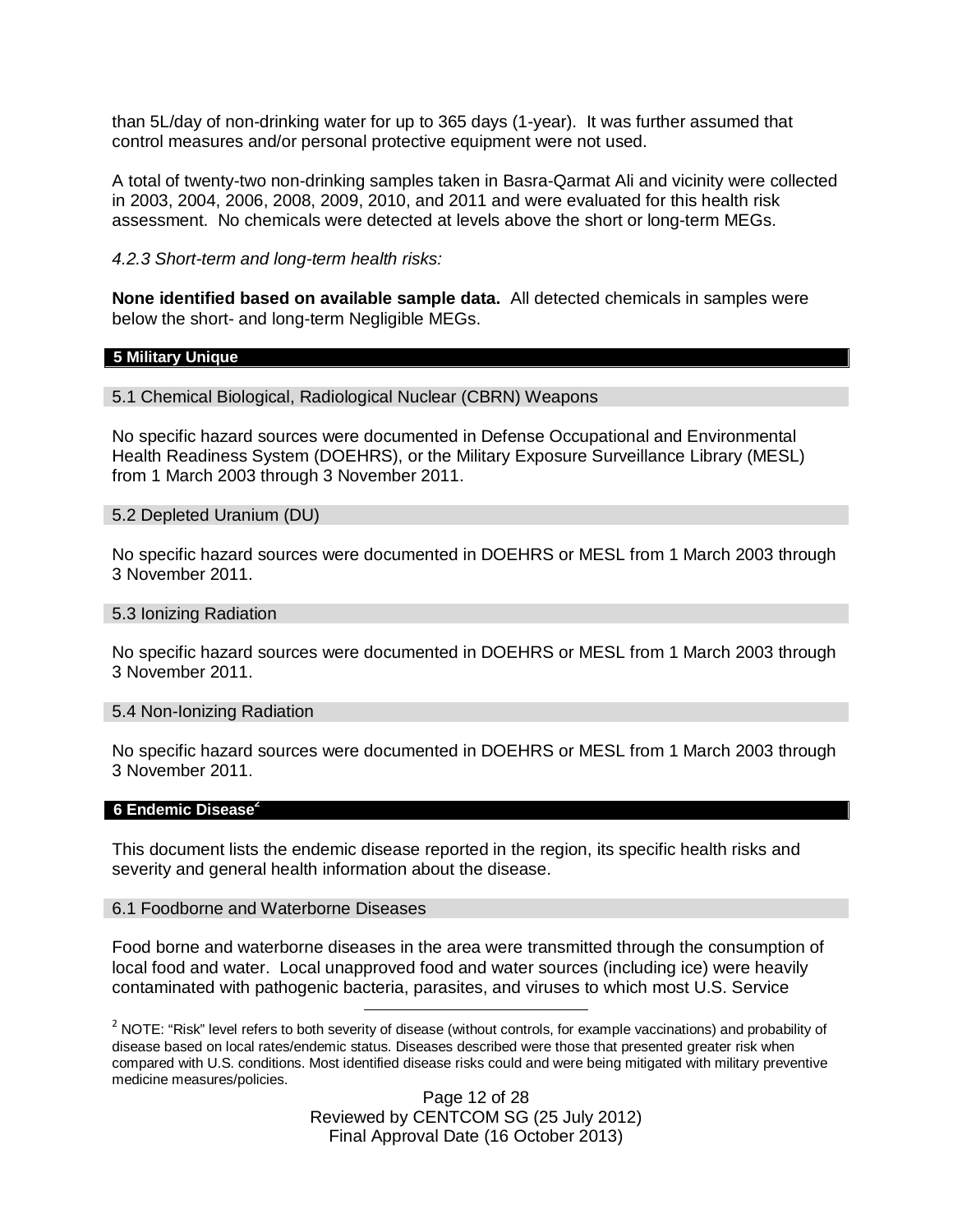Members had little or no natural immunity. Diarrheal diseases could be expected to temporarily incapacitate a very high percentage of personnel within days if local food, water, or ice was consumed. In addition, although not specifically assessed in this document, significant outbreaks of viral gastroenteritis (e.g., norovirus) and food poisoning (e.g., *Bacillus cereus*, *Clostridium perfringens*, *Staphylococcus*) may have occurred.

# *6.1.1 Diarrheal diseases (bacteriological)*

**High**: Diarrheal diseases could be expected to temporarily incapacitate a very high percentage of personnel (potentially over 50 percent per month) within days if local food, water, or ice was consumed. Field conditions (including lack of hand washing and primitive sanitation) may have facilitated person-to-person spread and epidemics. Typically these resulted in mild disease treated in outpatient setting; recovery and return to duty in less than 72 hours with appropriate therapy. A small proportion of infections may have required greater than 72 hours limited duty, or hospitalization.

# *6.1.2 Hepatitis A, typhoid fever, and diarrhea-protozoal*

**Low to High**: **High, Mitigated Low:** Unmitigated health risk to U.S. personnel was high year round. Mitigation was in place to reduce the risks to low, US Personnel did not drink untreated water, and vaccination with Hepatitis A and typhoid fever vaccination is required for deployment into the CENTCOM AOR. Hepatitis A, typhoid fever, and diarrhea-protozoa could cause prolonged illness. Hepatitis A and typhoid fever could cause prolonged illness in a small percentage of personnel, (less than 1 percent per month) and have a high risk estimate if no preventive medicine measures were taken. However, because the U.S. Central Command deployment requirements mandated that all deployed U.S. Forces, including civilians and contractors, were to be vaccinated for Hepatitis A and Typhoid fever, no risk was identified for U.S. Forces from Hepatitis A and Typhoid fever. Diarrhea-cholera and diarrhea-protozoal had a moderate risk estimate if no preventive medicine measures were taken, although cases for all were rare. However, much rarer, other potential diseases in this area included diarrhea-cholera and brucellosis with a moderate risk estimate and Hepatitis E with a low risk estimate.

# *6.1.3 Short-term health risks:*

**Low to High**: The overall unmitigated short-term risk associated with Food borne and Waterborne diseases at Basra-Qarmat Ali and vicinity was considered High (for bacterial diarrhea, hepatitis A, typhoid fever) to Moderate (for diarrhea-cholera, diarrhea-protozoal, brucellosis) to Low (for hepatitis E) if local food or water was consumed. Preventive Medicine measures such as vaccinations reduced the risk estimate to none (for Hepatitis A and Typhoid fever). Additionally, U.S. Forces were provided food and water from approved sources. Confidence in risk estimate is medium.

# *6.1.4 Long-term health risks:*

None identified based on available data. Confidence in risk estimate is medium.

## 6.2 Arthropod Vector-Borne Diseases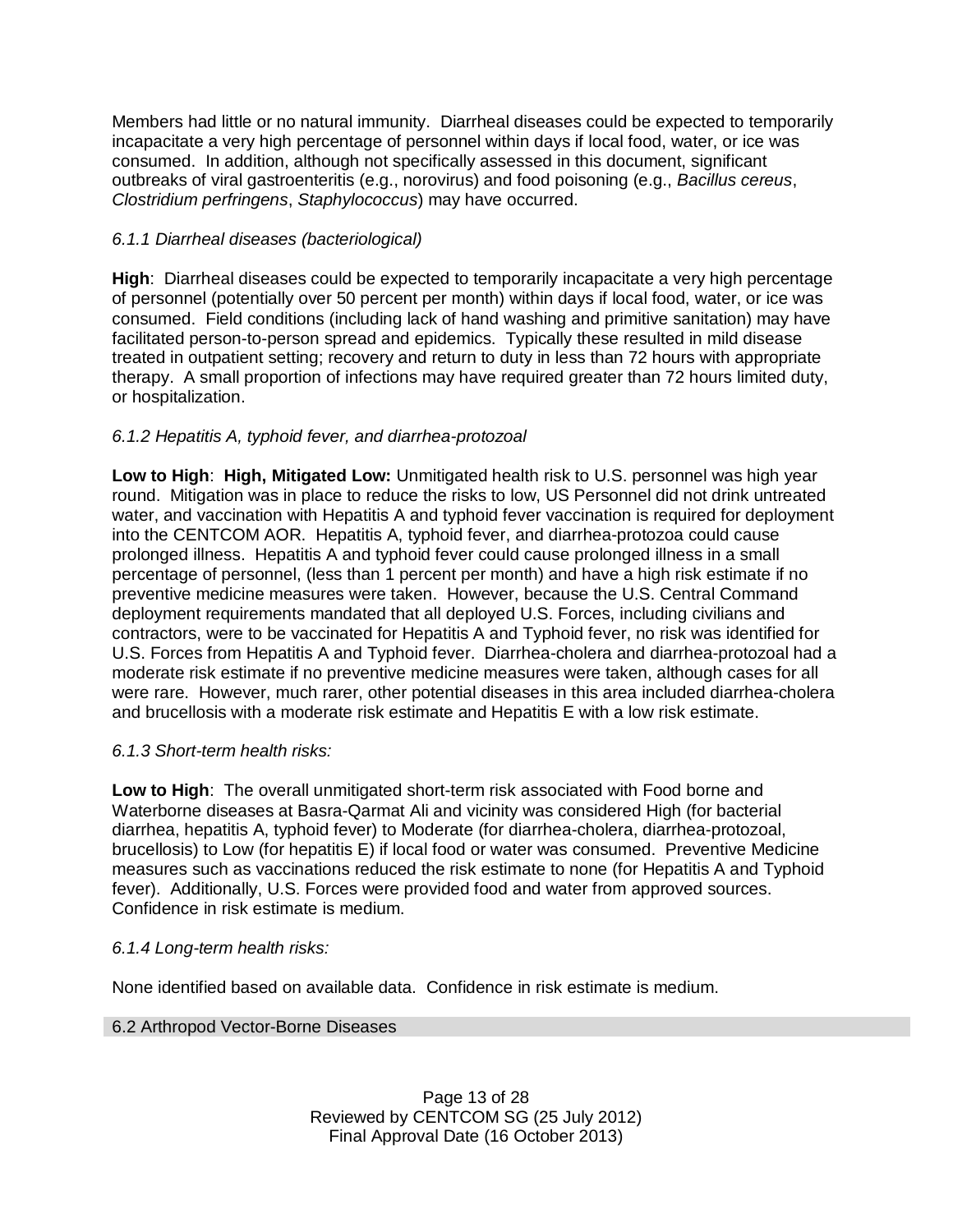During the warmer months (typically from April through November), the climate and ecological habitat supported populations of arthropod vectors, including mosquitoes, ticks, and sandflies. Significant disease transmission was sustained countrywide, including urban areas. In addition, other vector-borne diseases were transmitted at low or unknown levels and may have constituted a significant risk.

## *6.2.1 Malaria*

**None**: In the Basra-Qarmat Ali and vicinity region indigenous transmission or malaria had been eliminated by 2008, reducing risk among personnel exposed to mosquito bites to none. Malaria chemoprophylaxis was not a deployment requirement for Iraq.

# *6.2.2 Leishmaniasis*

**Moderate**: Leishmaniasis is transmitted by sand flies. Potential health risk to U.S. personnel was Moderate year round, but reduced to low with mitigation measures. For U.S. personnel, risk mitigation included proper wear of treated uniforms, application of repellent to exposed skin, and minimizing outdoor activities (when possible) between dusk and dawn. The disease risk is highest when sand flies are most prevalent in March through November. There are two forms of the disease–cutaneous (acute form) and visceral (a more latent form of the disease). The leishmaniasis parasites may survive for years in infected individuals and this infection may go unrecognized by physicians in the US when infections become symptomatic years later. However, in the Basra-Qarmat Ali and vicinity region there were only a small number of cases (less than 1 percent per month attack rate). Cutaneous infection was unlikely to be debilitating, though lesions can be disfiguring. Visceral leishmaniasis causes a severe febrile illness, which typically requires hospitalization with convalescence over 7 days. The risk was moderate for both forms of the disease.

# *6.2.3 Crimean-Congo hemorrhagic fever*

**Moderate**: Unmitigated risk was moderate, but reduced to low with mitigation measures. For U.S. personnel, risk mitigation included proper wear of treated uniforms and application of repellent to exposed skin. Crimean-Congo hemorrhagic fever most commonly occurred in rare cases (less than 0.1 percent per month attack rate) and was transmitted by tick bites or occupational contact with blood or secretions from infected animals. It is a very severe illness typically requiring intensive care with fatality rates from five to fifty percent. The risk was moderate but cases were rare.

## *6.2.4 Sandfly fever*

**Moderate**: Sandfly fever had a moderate risk although it was estimated that potential disease rates were from 1 percent to 10 percent of personnel could be affected per month under worstcase conditions. It is transmitted by sandflies and occurs more commonly in children though adults still at risk. Incidents could have resulted in debilitating febrile illness typically requiring 1- 7 days of supportive care followed by return to duty.

## 6.2.5 Rickettsioses, tickborne

**Low**: **Rickettsioses** disease was assessed as present, but levels at Basra-Qarmat Ali and vicinity were unknown; rare cases were possible among personnel exposed to tick bites.

> Page 14 of 28 Reviewed by CENTCOM SG (25 July 2012) Final Approval Date (16 October 2013)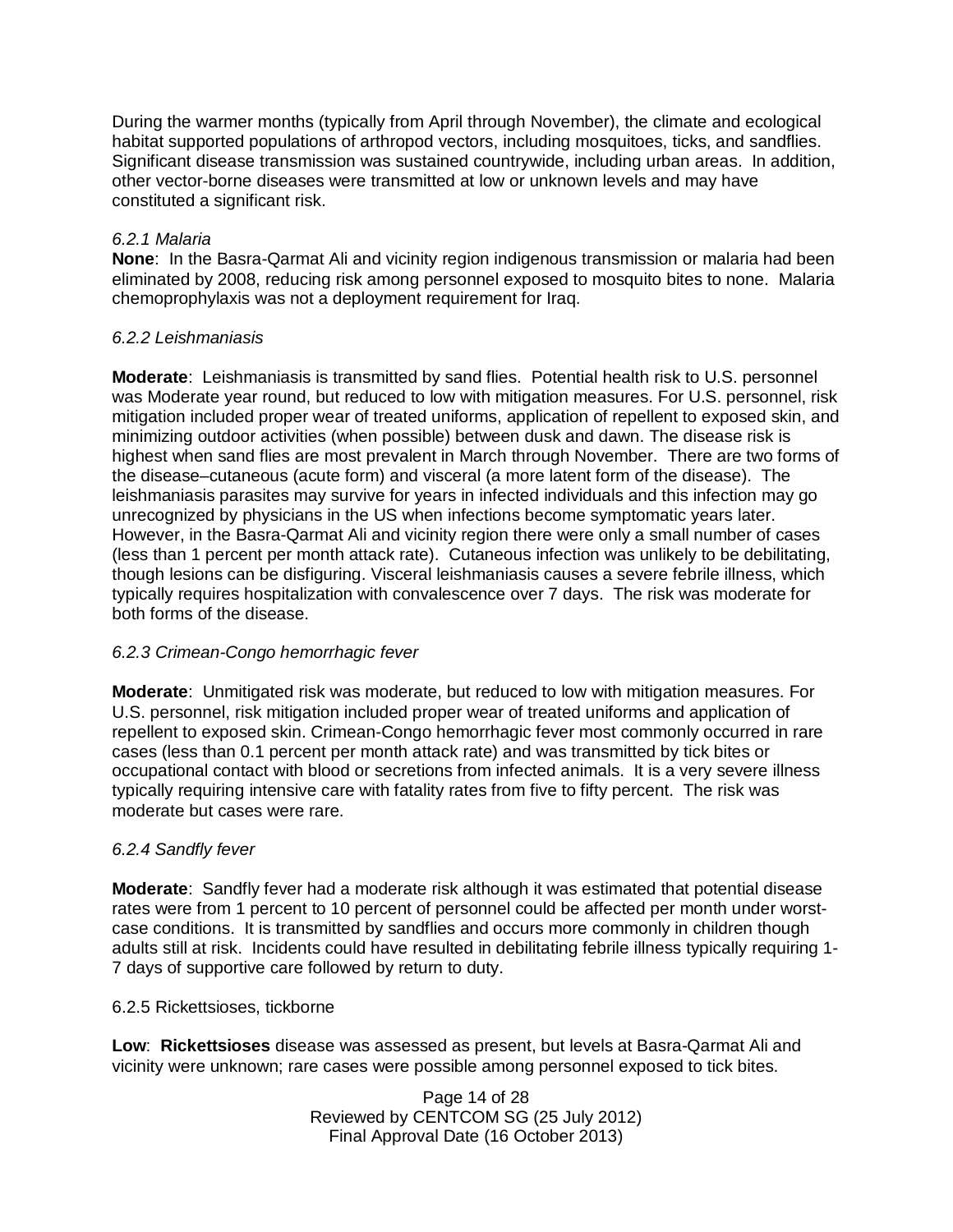Incidents could have resulted in a potentially debilitating febrile illness, which may have required 1 to 7 days of supportive care followed by return to duty. More prolonged and severe infections may have occurred with rare fatalities. Fatality rates in untreated cases may have been higher. The risk was low for rickettsioses.

### 6.2.6 Typhus-fleaborne

**Low**: Typhus-fleaborne had a low risk estimate although it was assessed as present, levels were unknown. Rare cases were possible among personnel exposed to rodents and flea bites. Debilitating febrile illness typically required 1 to 7 days of inpatient care, followed by return to duty.

### *6.2.7 West Nile fever*

**Low**: West Nile fever was present and was maintained by the bird population and mosquitoes that help to transfer the diseases from birds to humans. The majority of infections in young, healthy adults were asymptomatic although it can result in fever, headache, tiredness, and body aches, occasionally with a skin rash (on the trunk of the body) and swollen lymph glands. This disease was associated with a low risk estimate.

### 6.2.8 Sindbis

**Low**: Sindbis presented a negligible risk (extremely rare cases) among personnel exposed to mosquito bites. Debilitating febrile illness were often accompanied by a rash, and typically required 1 to 7 days of supportive care. Significant arthralgias could persist for several weeks or more in some cases.

## *6.2.9 Short -term health risks:*

**Low to Moderate**: Unmitigated risk was Moderate (for leishmaniasis-cutaneous (acute), Crimean-Congo hemorrhagic fever, Sandfly fever,); and Low (for rickettsioses, typhusfleaborne, sindbis and West Nile fever). No hazard was present from malaria. Risk was reduced to low by proper wear of treated uniform and application of repellent to exposed skin. Confidence in risk estimate is medium.

#### *6.2.10 Long -term health risks:*

**Moderate** (for leishmaniasis-visceral [chronic]). Confidence in risk estimate is medium.

#### 6.3 Water Contact Diseases

Tactical operations or recreational activities that involved extensive contact with surface water such as lakes, streams, rivers, or flooded fields may have resulted in significant exposure to leptospirosis and schistosomiasis. Risk was restricted primarily to areas along rivers and lakes. These diseases could have debilitated personnel for up to a week or more. Leptospirosis risk typically increased during flooding.

#### *6.3.1 Schistosomiasis*

Page 15 of 28 Reviewed by CENTCOM SG (25 July 2012) Final Approval Date (16 October 2013)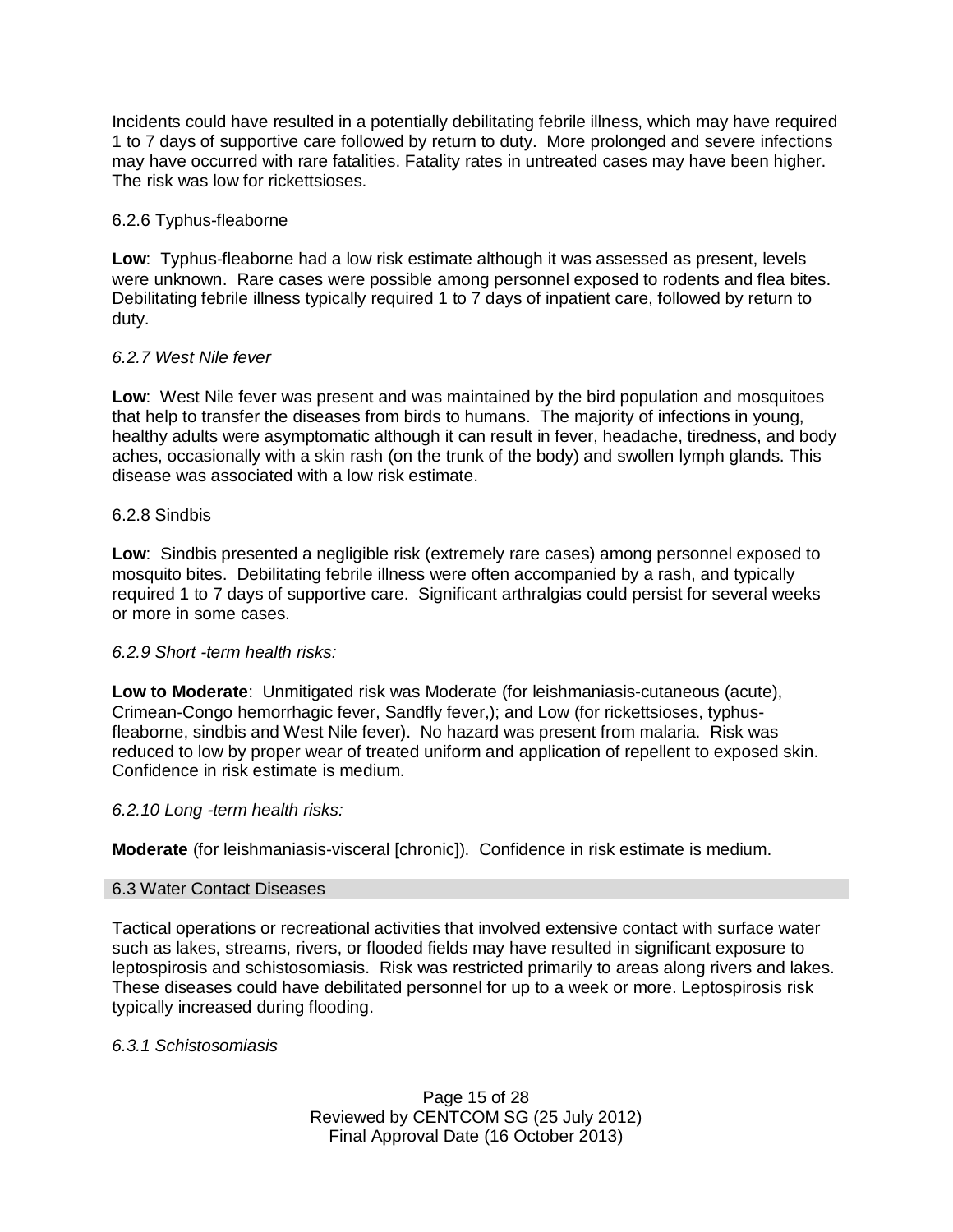**Moderate**: Schistosomiasis cases could occur in rare cases (less than 0.1% per month attack rate) among personnel wading or swimming in fecally contaminated bodies of water such as lakes, streams, or irrigated fields. Mild infections were generally asymptomatic. In very heavy acute infections, a febrile illness (acute schistosomiasis) may have occurred, especially with *S. japonicum* and *S. mansoni*, requiring hospitalization and convalescence over 7 days.

# *6.3.1 Leptospirosis*

**Moderate**: Leptospirosis was present in Iraq but at unknown levels. Human infection occurred through exposure to water or soil contaminated by infected animals and was associated with wading, and swimming in contaminated, untreated open water. The occurrence of flooding after heavy rainfall facilitated the spread of the organism because, as water saturated the environment, leptospirosis present in the soil passed directly into surface waters. Leptospirosis can enter the body through cut or abraded skin, mucous membranes, and conjunctivae. Ingestion of contaminated water can also lead to infection. The acute generalized illness associated with infection can mimic other tropical diseases (for example, dengue fever, malaria, and typhus), and common symptoms include fever, chills, myalgia, nausea, diarrhea, cough, and conjunctival suffusion. Manifestations of severe disease can include jaundice, renal failure, hemorrhage, pneumonitis, and hemodynamic collapse. Recreational activities involving extensive water contact may have resulted in personnel being temporarily debilitated with leptospirosis.

# *6.3.2 Short -term health risks:*

**Moderate:** For schistosomiasis and leptospirosis. Confidence in risk estimate is medium.

## *6.3.3 Long -term health risks:*

**None identified based on available data.** Confidence in risk estimate is medium.

## 6.4 Respiratory Diseases

Although not specifically assessed in this document, deployed U.S. forces may have been exposed to a wide variety of common respiratory infections in the local population. These included influenza, pertussis, viral upper respiratory infections, viral and bacterial pneumonia, and others. U.S. military populations living in close-quarter conditions were at risk for substantial person-to-person spread of respiratory pathogens. Influenza was of particular concern because of its ability to debilitate large numbers of unvaccinated personnel for several days.

## *6.4.1 Tuberculosis (TB)*

**Moderate:** Tuberculosis (TB) posed a moderate year round risk to U.S. personnel in Iraq. Tuberculosis is usually transmitted through close and prolonged exposure to an active case of pulmonary or laryngeal tuberculosis, but can also occur with incidental contact. The Army Surgeon General had defined increased risk in deployed Soldiers as indoor exposure to locals or third country nationals of greater than one hour per week in a highly endemic active TB region.

> Page 16 of 28 Reviewed by CENTCOM SG (25 July 2012) Final Approval Date (16 October 2013)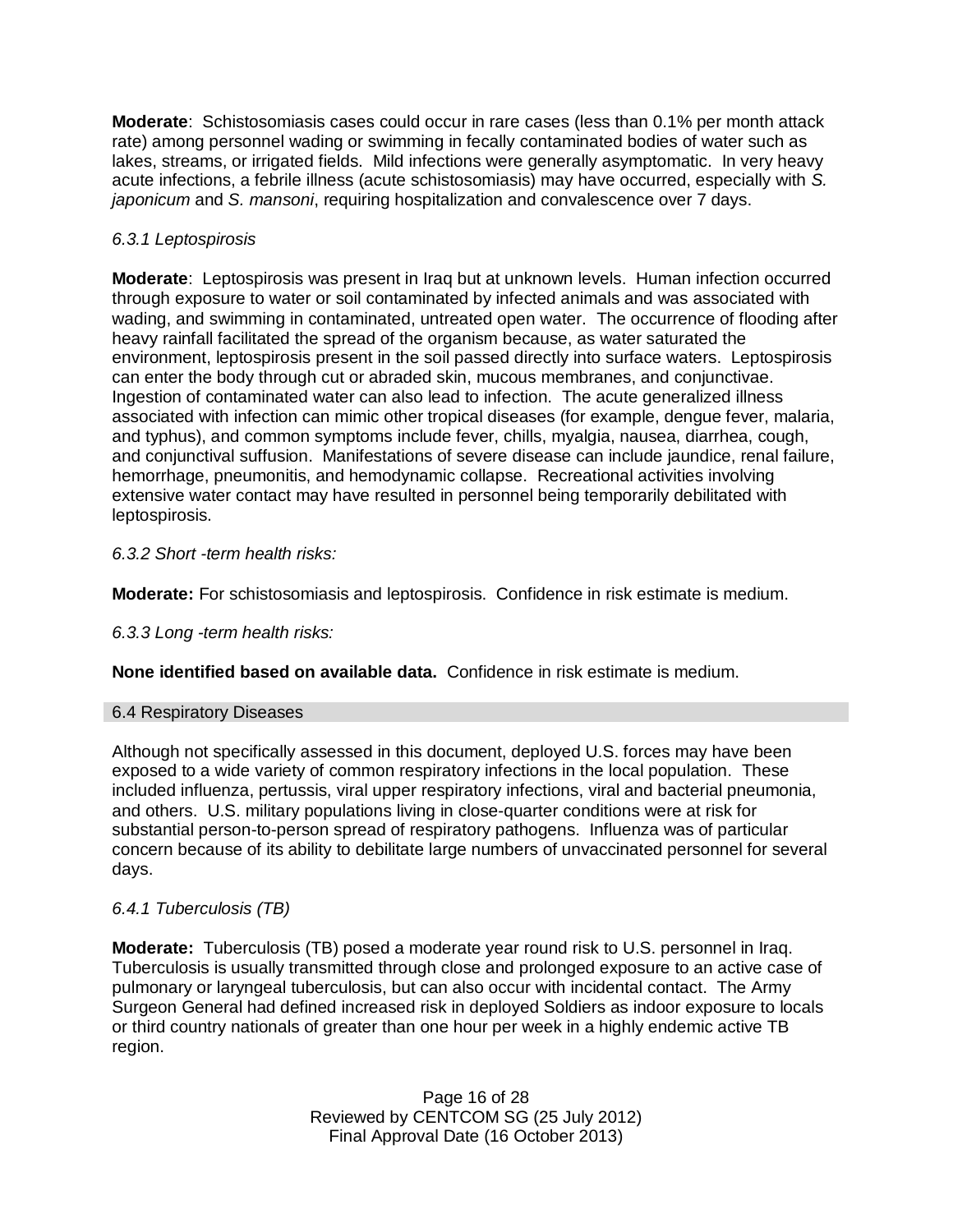### *6.4.2 Meningococcal meningitis*

**Low:** Meningococcal meningitis posed a low risk and was transmitted from person to person through droplets of respiratory or throat secretions. Close and prolonged contact facilitated the spread of this disease.

### *6.4.3 Short-term health risks:*

**Low to Moderate:** Moderate (tuberculosis) to Low (for meningococcal meningitis). Confidence in the health risk estimate is medium.

### *6.4.4 Long-term health risks:*

**None identified based on available data.** TB was evaluated as part of the Post Deployment Health Assessment (PDHA). A TB skin test was required post-deployment if potentially exposed and was based upon individual Service policies.

#### 6.5 Animal-Contact Diseases

#### *6.5.1 Rabies*

**Low to Moderate:** Rabies posed a year-round moderate risk, when unmitigated. General Order 1B mitigated rabies risk by prohibiting contact with, adoption, or feeding of feral animals. No cases were reported in US personnel during this time frame. Occurrence in Iraq in the feral animal population was well above U.S. levels due to the lack of organized control programs. Dogs were the primary sources of human exposure to rabies in Iraq, and canine rabies was the most common rabies strain. Rabies is transmitted by exposure to the virus-laden saliva of an infected animal, typically through bites, but could occur from scratches contaminated with the saliva.

#### *6.5.2 Anthrax*

**Low:** Anthrax posed a year-round low risk, but cases were rare. Anthrax is a naturally occurring infection; cutaneous anthrax is transmitted by direct contact with infected animals or carcasses, including hides. Eating undercooked infected meat can result in contracting Gastrointestinal Anthrax however risks could have been eliminated through proper food preparation and consumption of food from approved sources. Pulmonary Anthrax is contracted through inhalation of spores and was extremely rare.

#### *6.5.3 Q-Fever*

**Moderate:** Q-Fever posed a year-round moderate risk. Rare cases were possible among personnel exposed to direct contact with infected livestock and domesticated animals or contaminated manure straw or dust in areas where herd animals were sheltered and grazed. Significant outbreaks (affecting 1-50 percent) can occur in personnel with heavy exposure to barnyards or other areas where animals are kept. Unpasteurized milk may also transmit infection. The primary route of exposure is respiratory, with an infectious dose as low as a single organism.

> Page 17 of 28 Reviewed by CENTCOM SG (25 July 2012) Final Approval Date (16 October 2013)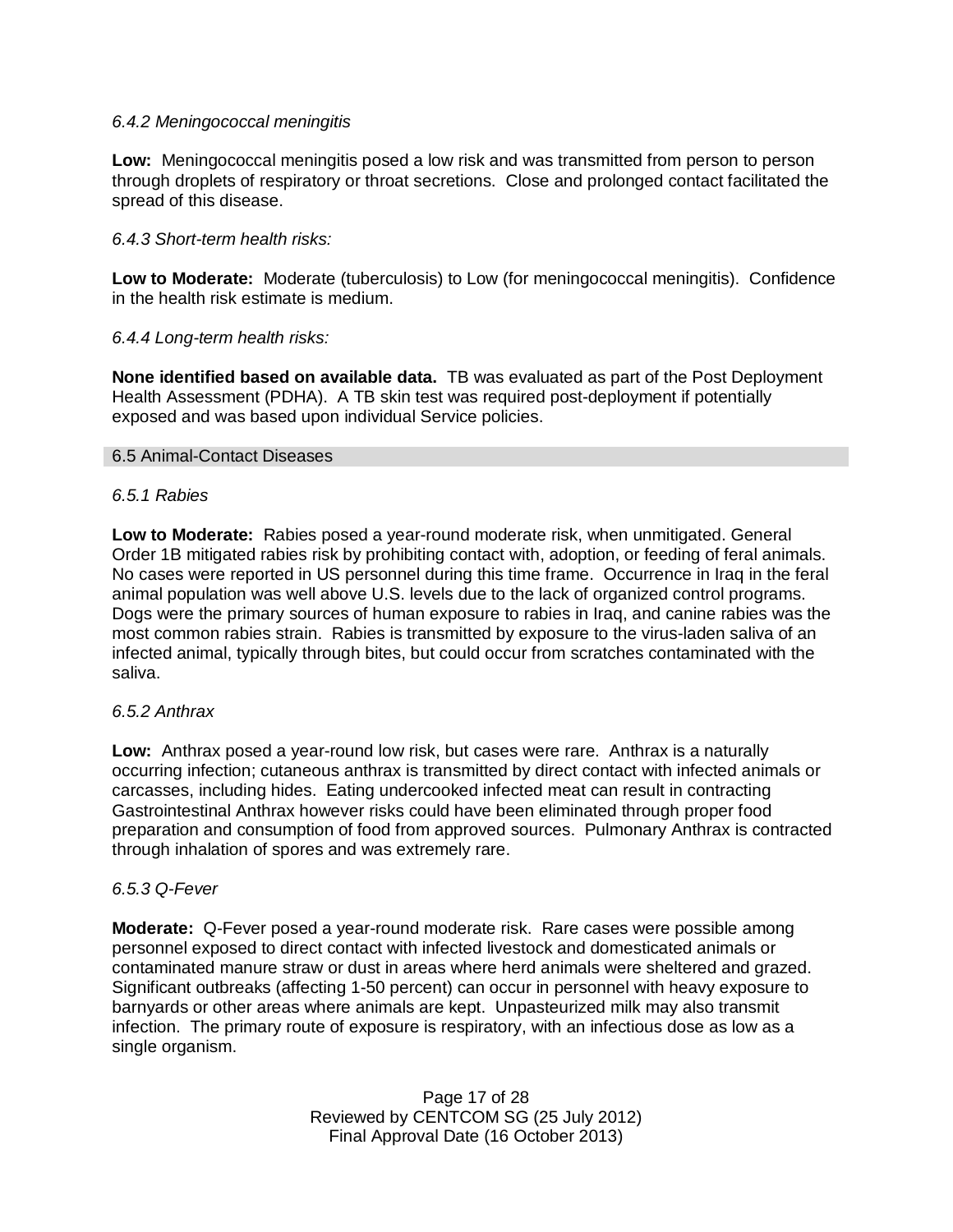### *6.5.4 H5N1 avian influenza*

**Low:** H5N1 avian influenza posed a year-round low risk. No illnesses were reported in U.S. personnel, however those who have close contact with birds or poultry have an increased risk of H5N1 infection.

*6.5.5* Short-term health risks:

**Low to Moderate:** Moderate (for rabies and Q-fever) to Low (for anthrax and H5N1 avian influenza) short-term risk due to rare occurrence. Confidence in risk estimate is medium.

6.5.6 Long-term health risks:

**Low:** The long term risk for rabies was Low because the incubation period for rabies can be several years in rare cases.

#### **7 Venomous Animal/Insect**

No specific hazard sources for Basra-Qarmat Ali and vicinity were documented in the DOEHRS or MESL. A number of medically relevant venomous species had home ranges that overlapped the location of Basra-Qarmat Ali and vicinity and may have presented a health risk when encountered by personnel.

### 7.1 Spiders

 White widow spider (*Latrodectus pallidus*): Clinical effects were uncertain, but it is related to medically important species, therefore major envenoming could not be excluded.

#### 7.2 Scorpions

 Fattail scorpion (*Androctonus crassicauda*): Severe envenoming was possible, potentially lethal. Cardiotoxicity may be direct or indirect, but is a feature of severe envenoming, with cardiac arrhythmias, cardiac failure. Hypovolaemic hypotension was possible in severe cases due to fluid loss through vomiting and sweating. Most stings caused only severe local pain which could be treated using local anesthetic infiltration. Systemic envenoming could develop rapidly, though occasionally may have been delayed in onset, so caution in assessment was required.

 *Hemiscorpius lepturus*: Severe envenoming was possible, potentially lethal. Stings caused local necrosis and variable, sometimes fatal systemic effects, including haemolysis, cardiac failure, and CNS effects.

 *Hottentotta saulcyi*, *Hottentotta scaber*, and *Hottentotta schach*: Moderate envenoming was possible but unlikely to prove lethal. Stings by these scorpions were likely to cause only short lived local effects, such as pain, without systemic effects.

 Israel pillar tail scorpion (*Orthochirus scrobiculosus*): Clinical effects were unknown; there were a number of dangerous Buthid scorpions, but also others known to caused minimal effects only. Without clinical data it was unclear where these species fits within that spectrum.

 Large-clawed scorpion (*Scorpio maurus*): Mild envenoming only, not likely to prove lethal. Stings by these scorpions were likely to cause only short lived local effects, such as pain, without systemic effects.

> Page 18 of 28 Reviewed by CENTCOM SG (25 July 2012) Final Approval Date (16 October 2013)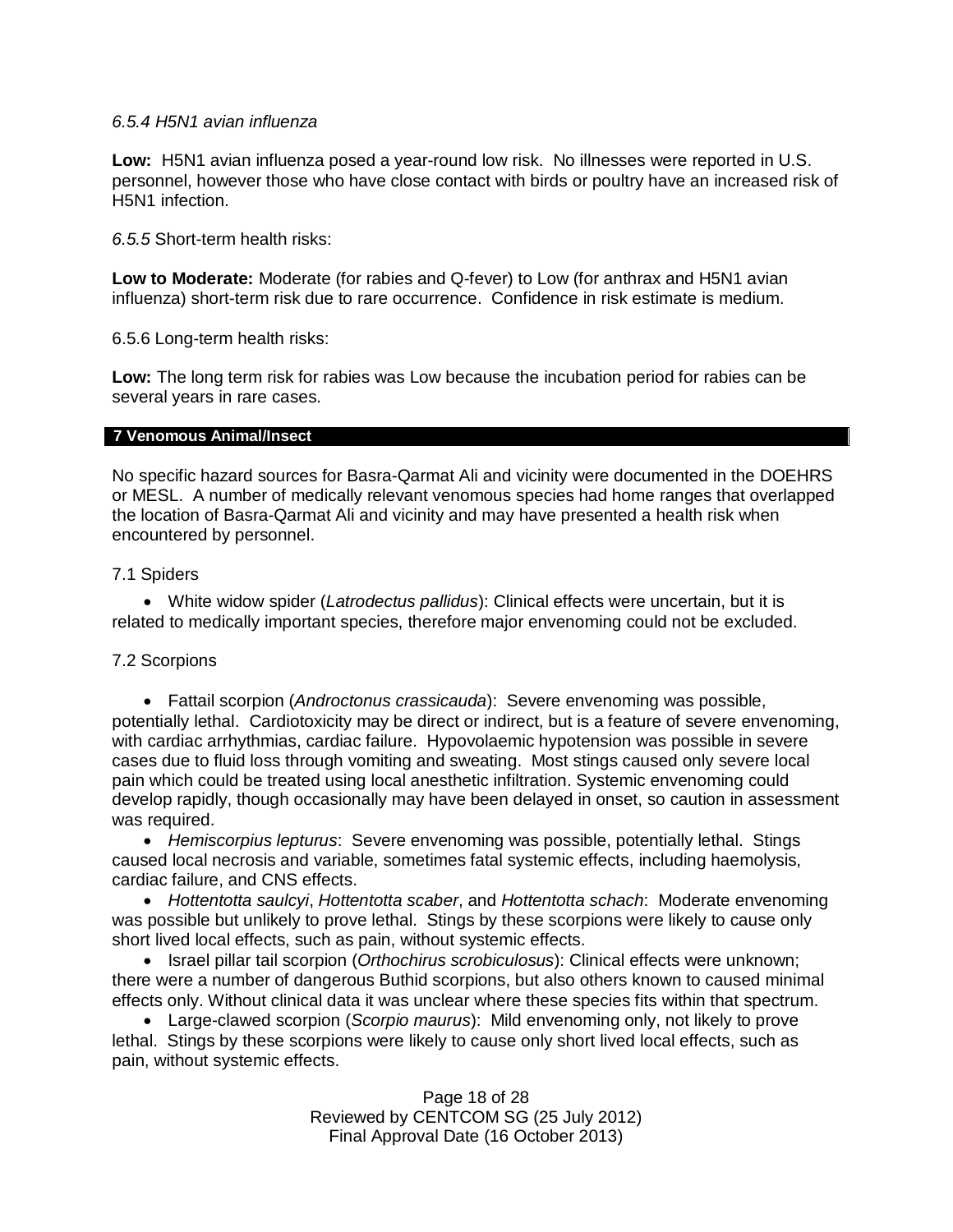### 7.3 Snakes

 Horned viper (*Cerastes cerastes* and *Cerastes gasperettii*): Potentially lethal envenoming, though unlikely. Bites may have caused mild to moderate coagulopathy; severe coagulopathy not reported but cannot be excluded. Shock secondary to fluid shifts due to local tissue injury was possible in severe cases. Significant local and systemic effects, including coagulopathy could have occurred, so all cases should have been managed as potentially severe. Systemic envenoming with coagulopathy required antivenom therapy.

 *Echis sochureki*: *Echis* bites cause moderate to severe, potentially lethal envenoming, requiring urgent assessment & treatment, including IV fluids, IV antivenom and good wound care. Bites may cause moderate to severe coagulopathy and haemorrhagins causing extensive bleeding. Shock secondary to fluid shifts due to local tissue injury is likely in severe cases.

 Montpellier snake (*Macrovipera lebetina* subspecies e*uphratica* and subspecies *obtuse*): Severe envenoming was possible, potentially lethal. Moderate to severe coagulopathy and haemorrhagins causing extensive bleeding. Renal damage was a recognized complication, usually secondary to coagulopathy. All cases should have been managed as potentially severe.

 Steppe Ribbon Racer (*Psammophis lineolatus*): Mild envenoming only, not likely to prove lethal. Required symptomatic treatment only. No antivenom available.

 Schokari Sand Racer (*Psammophis schokari*): Clinical effects unknown, but unlikely to cause significant envenoming, most unlikely to be dangerous. Bites were likely to cause either no effects or only mild local effects. Required symptomatic treatment only.

 Dark-headed Dwarf Racer (*Pseudocyclophis persicus*): Clinical effects unknown, but unlikely to cause significant envenoming, most unlikely to be dangerous. Limited clinical data suggested bites resulted in local effects only. Role of antivenom most uncertain and unlikely to be required.

 Desert Black Snake (*Walterinnesia aegyptia*): Clinical effects unknown, but potentially lethal envenoming, though unlikely, could not have been excluded. Local pain, swelling, probably not necrosis, general systemic effects, possibly flaccid paralysis was expected due to bites.. Antivenom was available and used at first sign of paralysis or for intractable general systemic effects, such as persistent vomiting not responding to antiemetics.

*7.4* Short-term health risk:

**Low:** If encountered, effects of venom varied with species from mild localized effects (e.g. schokari sand racer) to potentially lethal effects (e.g. horned viper). See effects of venom above. Confidence in the health risk estimate is low (Reference 6 Table 3-6).

7.5 Long-term health risk:

#### **None identified.**

#### **8 Heat/Cold Stress**

Basra-Qarmat Ali and vicinity are located in Basra, the capital city of the Basra Governorate in southern Iraq near the Kuwaiti border and the Persian Gulf. Basra is located between the Shatt-Al-Arab and Basra waterways and canals and streams run throughout the city. Basra has a hot desert climate, although it receives slightly more precipitation than inland locations.

> Page 19 of 28 Reviewed by CENTCOM SG (25 July 2012) Final Approval Date (16 October 2013)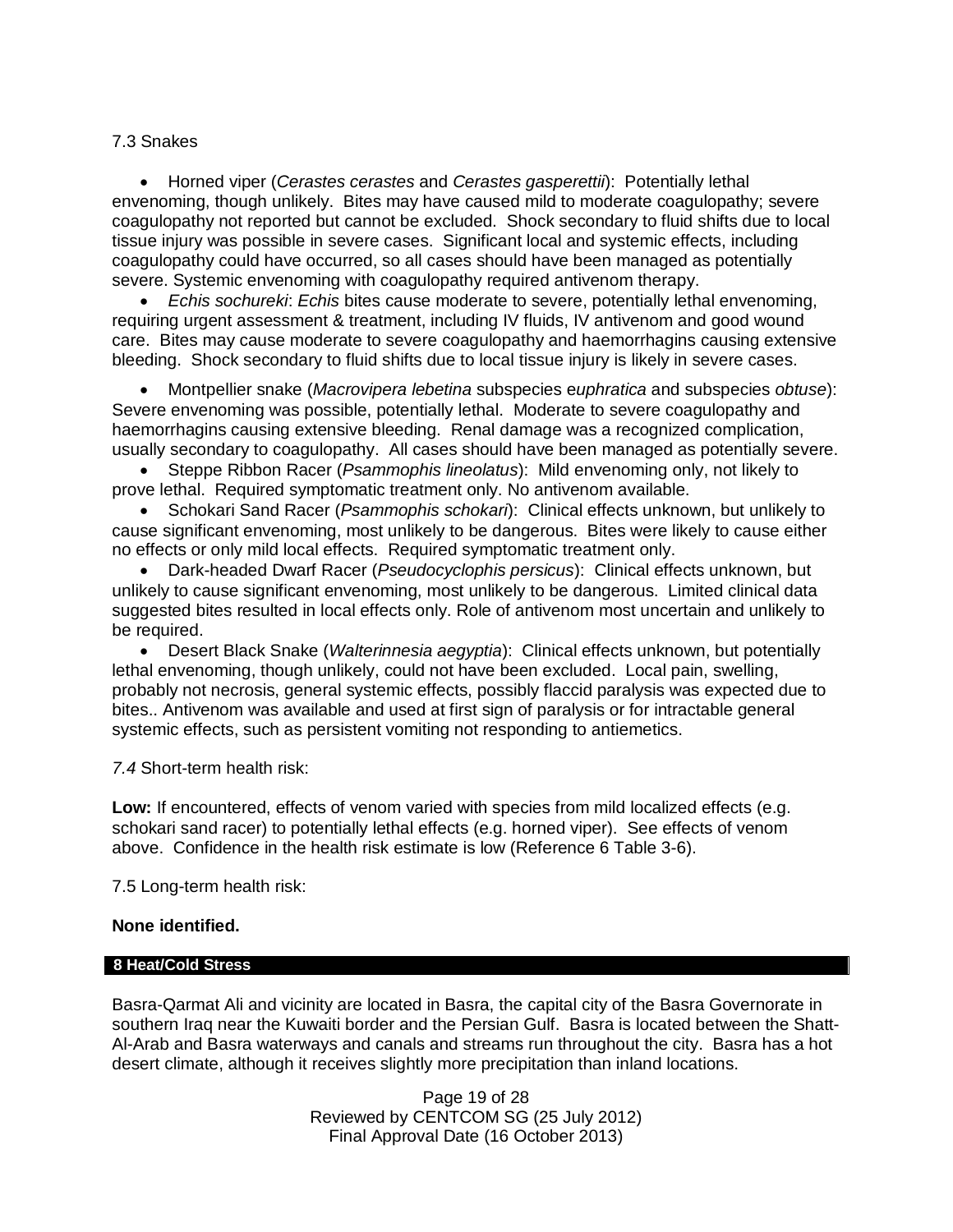### 8.1 Heat

Average monthly peak temperature during the summer months (June – September) was 106 degrees Fahrenheit (°F). The health risk of heat stress/injury based on temperatures alone was Low (< 78 °F) from December – March, high (82-87.9°F) in April, and extremely high ( $\geq 88^{\circ}$ F) from May – October. However, work intensity and clothing/equipment worn posed greater health risk of heat stress/injury than environmental factors alone (Reference 7).

## 8.1.1 Short-term health risk:

**Low to High:** High health risk of heat injury in unacclimatized personnel from May – October, and Low for all other months. The risk of heat injury was reduced through preventive measures. Because the occurrence of heat stress/injury was strongly dependent on operational factors (work intensity and clothing), confidence in the health risk estimate is low (Reference 6, Table 3- 6).

### 8.1.2 Long-term health risk:

**Low:** Long-term health implications from heat injuries were rare but could occur, especially from more serious injuries such as heat stroke. However, the health risk may have been greater to certain susceptible persons–those older (i.e., greater than 45 years), in lesser physical shape, or with underlying medical/health conditions. The long-term health risk was Low; confidence in the health risk estimates is medium (Reference 6, Table 3-6).

#### 8.2 Cold

Winter (December – March) low temperatures ranged from 48 °F to 55 °F. Even on warm days there could be a significant drop in temperature after sunset by as much as 40 °F. There was a risk of cold stress/injury when temperatures fell below 60 °F, which could occur from November – March. The health risk assessment for non-freezing cold injuries (chilblain, trench foot, and hypothermia) was Low based on historical temperature and precipitation data. Frostbite was unlikely to occur because temperatures rarely dropped below freezing. However, personnel may have encountered significantly lower temperatures during field operations at higher altitudes. As with heat stress/injuries, cold stress/injuries were largely dependent on operational and individual factors instead of environmental factors alone. With protective measures in place the health risk assessment was low for cold stress/injury; confidence in the health risk estimate is medium.

#### 8.2.1 Short-term health risks:

**Low:** The health risk of cold injury was Low. Confidence in the health risk estimate is medium.

## 8.1.2 Long-term health risk:

**Low:** The health risk of cold injury was Low. Confidence in the health risk estimate is high

#### **9 Noise**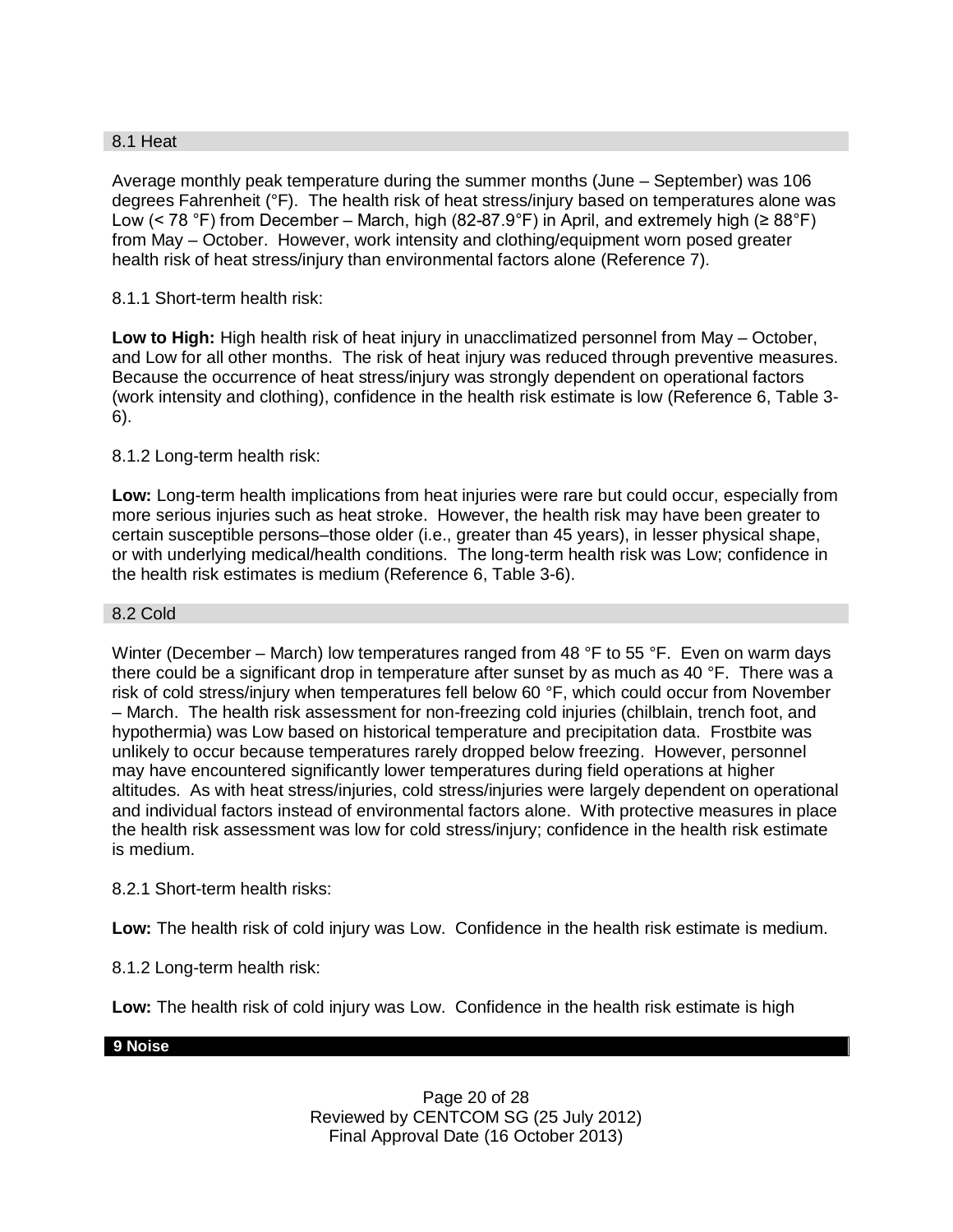#### 9.1 Continuous

No specific hazard sources were documented in DOEHRS or MESL from 1 March 2003 through 3 November 2011.

9.1.1 Short-term and Long-term health risks:

No continuous noise evaluations were conducted, not evaluated.

#### 9.2 Impulse

No specific hazard sources were documented in DOEHRS or MESL from 1 March 2003 through 3 November 2011.

9.2.1 Short-term and Long-term health risks: No impulse noise evaluations were conducted, not evaluated.

#### **10 Unique Incidents/Concerns**

#### 10.1 Potential environmental contamination sources

DoD personnel were exposed to various chemical, physical, ergonomic, and biological hazards in the course of performing their mission. These types of hazards depended on the mission of the unit and the operations and tasks which the personnel were required to perform to complete their mission. The health risk associated with these hazards depended on a number of elements including what materials were used, how long the exposure lasted, what was done to the material, the environment where the task or operation was performed, and what controls were used. The hazards could include exposures to heavy metal particulates (e.g. lead, cadmium, manganese, chromium, and iron oxide), solvents, fuels, oils, and gases (e.g. carbon monoxide, carbon dioxide, oxides of nitrogen, and oxides of sulfur). Most of these exposures occurred when performing maintenance task such as painting, grinding, welding, engine repair, or movement through contaminated areas. Exposures to these occupational hazards could occur through inhalation (air), skin contact, or ingestion; however exposures through air were generally associated with the highest health risk.

#### 10.2 Food Sanitation

A search of the DOEHRS and MESL from 1 March 2003 through 31 December 2011 yielded limited food sanitation inspection records in the locations associated with Basra-Qarmat Ali for 2004, 2009, and 2011. Food sanitation deficiencies found in the locations associated with Basra-Qarmat Ali are summarized below.

The following discrepancies that raised health risks for transmission of foodborne illness were identified on at least one occasion: Raw meat was stored improperly above cooked foods and fruits. Refrigerators contained unlabeled food and used improper thawing procedures. Food was handled without wearing gloves. Rinse water and leftovers were not maintained at proper temperatures. Flies were present in all locations and were present at the dining facilities. Dry goods were stored outside of the dining facilities in boxes that were open to the environment. Latrines were at times not stocked with hand sanitizer. Water in the hand washing stations had no chlorine and tested positive for total coliform.

> Page 21 of 28 Reviewed by CENTCOM SG (25 July 2012) Final Approval Date (16 October 2013)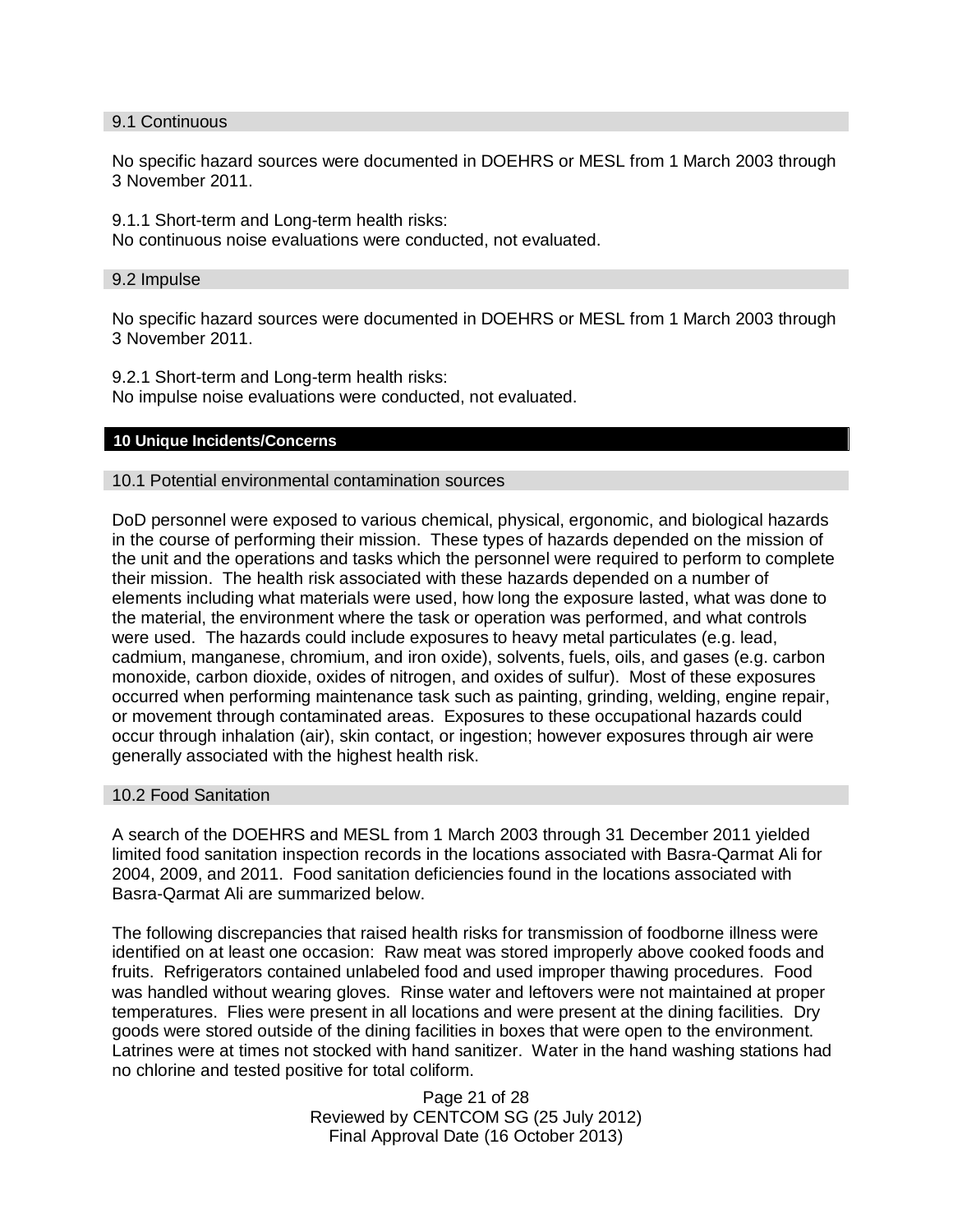### *10.2.1* Short-term and Long-term health risks

Not evaluated. Insufficient quantity and quality of data were available for an accurate health risk assessment.

### 10.3 Waste Sites/Waste Disposal

Lack of proper sanitation at the bulk trash point significantly contributed to the fly populations at the locations associated with Basra-Qarmat Ali. Recommendations were made to use lids on trash cans to prevent breeding of flies and to use wooden containers to hold the trash cans and prevent scattering of trash by the wind.

### *10.3.1* Short-term and Long-term health risks

Not evaluated. Insufficient quantity and quality of data were available for an accurate health risk assessment.

#### 10.4 Fuel/petroleum products/industrial chemical spills

The Qarmat Ali WTP provided industrial grade water that was used in Iraq's oil production process. Water for this process was treated with sodium dichromate to reduce the corrosion of the oil production facility's pipes and other equipment. Inadequate hygiene practices and deterioration of storage containers by the natural elements resulted in sodium dichromate contamination within and on the soils surrounding the sodium dichromate mixing building and storage area. DoD personnel were present at the Qarmat Ali WTP from April to October 2003 to escort and guard Kellogg, Brown, and Root (KBR) workers or to assist in the restoration of the oil infrastructure at Qarmat Ali WTP. National Guard personnel and DoD civilians were present at the site for a short period of time (an average exposure time of 8 hours per day for 20 days). The ground surrounding the sodium dichromate mixing building and storage area was covered by asphalt and gravel to limit further exposure to contaminated soil. In September 2003, the U.S. Army Center for Health Promotion and Preventive Medicine sampled soil and air and assessed the site risks and potential health risks to DoD personnel. (See References 12 and 13 for more information.)

#### *10.4.1 Short-term health risks:*

**Low**: Complete medical evaluations and whole blood chromium testing of the roster identified personnel present at the site concluded that the site hazards were mitigated by containment and exposure reduction measures at the site, corroborating the low risk estimate.

#### *10.4.1 Long-term health risks:*

**Low**: Long-term adverse health effects related to chromium exposure, such as nasal passage cancer and lung cancer, were not expected based on the relatively brief exposure.

#### 10.5 Pesticides/Pest Control:

No specific hazard sources were documented in DOEHRS or MESL data portal from 1 March 2003 through 31 December 2011.

> Page 22 of 28 Reviewed by CENTCOM SG (25 July 2012) Final Approval Date (16 October 2013)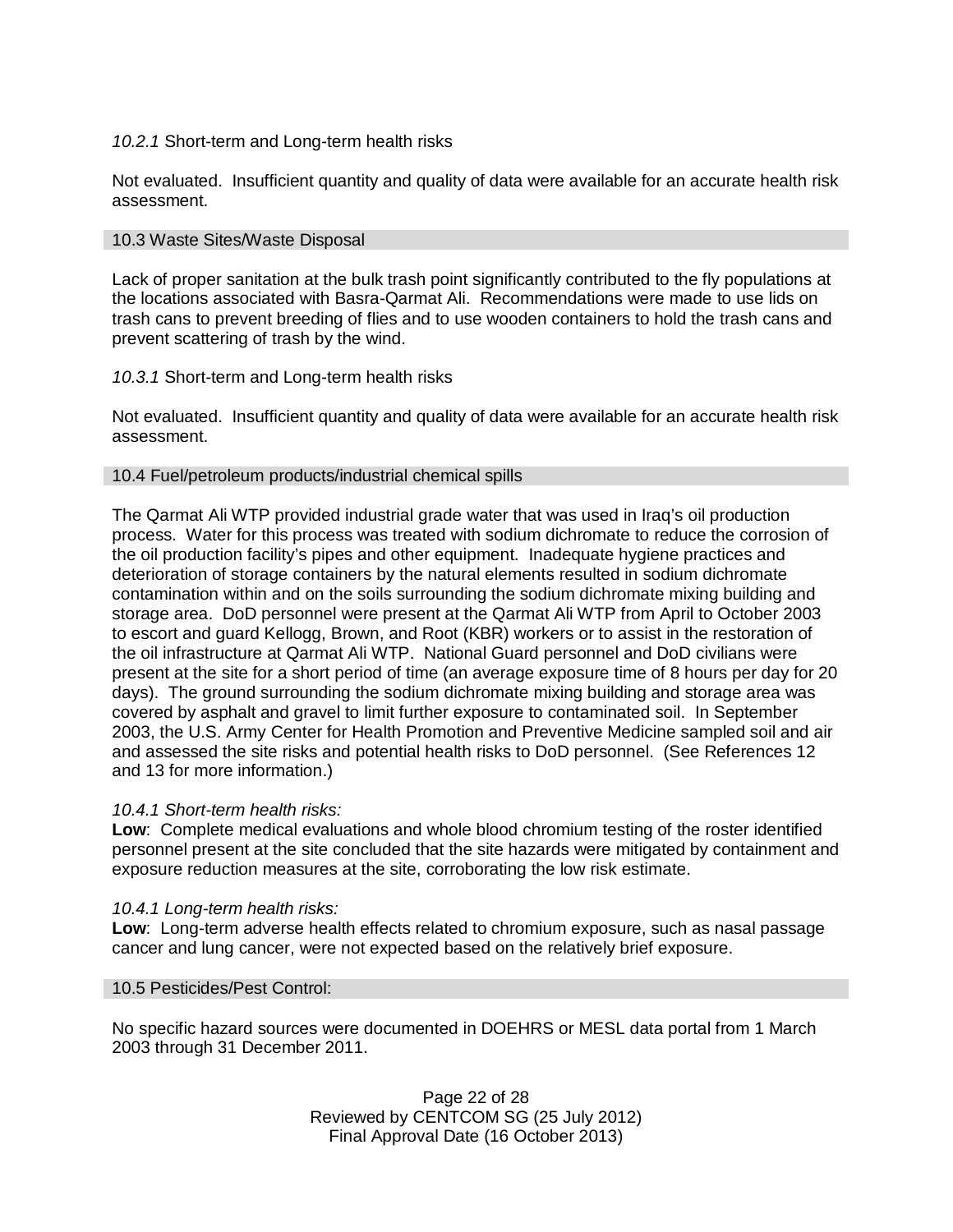#### 10.6 Asbestos

No specific hazard sources were documented in DOEHRS or MESL from 1 March 2003 through 3 November 2011.

#### 10.7 Lead Based Paint

No specific hazard sources were documented in DOEHRS or MESL from 1 March 2003 through 3 November 2011.

#### 10.8 Burn Pit

While not specific to Basra-Qarmat Ali and vicinity, the consolidated epidemiological and environmental sampling studies on burn pits that have been conducted to date were unable to say whether an association does or does not exist between exposures to emissions from the burn pits and long-term health effects (Reference 8). The committee's review of the literature and the data suggests that service in Iraq (i.e., a broader consideration of air pollution than exposure only to burn pit emissions) might be associated with long-term health effects, particularly in susceptible (e.g., those who have asthma) or highly exposed subpopulations (such as those who worked at the burn pit). Such health effects would be due mainly to high ambient concentrations of PM from both natural and anthropogenic sources, including military sources. If that broader exposure to air pollution turns out to be relevant, potentially related health effects of concern are respiratory and cardiovascular effects and cancer. Susceptibility to the PM health effects could be exacerbated by other exposures, such as stress, smoking, local climatic conditions, and co-exposures to other chemicals that affect the same biologic or chemical processes. Individually, the chemicals measured at burn pit sites in the study were generally below concentrations of health concern for general populations in the United States. However, the possibility of exposure to mixtures of the chemicals raises the potential for health outcomes associated with cumulative exposure to combinations of the constituents of burn pit emissions and emissions from other sources.

10.8.1 Particulate matter, less than 2.5 micrometers (PM<sub>2.5</sub>) associated with a burn pit or incinerator

*10.8.1.1 Sample data/Notes:*

Exposure Guidelines: Short-term (24-hour)  $PM_{2.5}$  MEGs (µg/m<sup>3</sup>): Negligible MEG=65, Marginal MEG=250, Critical MEG=500. Long-term  $PM_{2.5}$  MEGs: Negligible MEG=15, Marginal MEG=65.

A total of 6 valid PM<sub>2.5</sub> air samples were collected from 24 September 2009 – 8 December 2010 in the vicinity of an Iraqi burn pit at Camp Wessam or a refuse incinerator in Basra. The range of 24-hour PM<sub>2.5</sub> concentrations was 29 μg/m<sup>3</sup> – 85 μg/m<sup>3</sup> with an average concentration of 48 μg/m<sup>3</sup>. The average PM<sub>2.5</sub> concentrations were below the short-term PM<sub>2.5</sub> negligible MEG and below the long-term  $PM_{2.5}$  marginal MEG. The peak  $PM_{2.5}$  concentrations were slightly above the short-term  $PM<sub>2.5</sub>$  negligible MEG and the long-term  $PM<sub>2.5</sub>$  marginal MEG.

> Page 23 of 28 Reviewed by CENTCOM SG (25 July 2012) Final Approval Date (16 October 2013)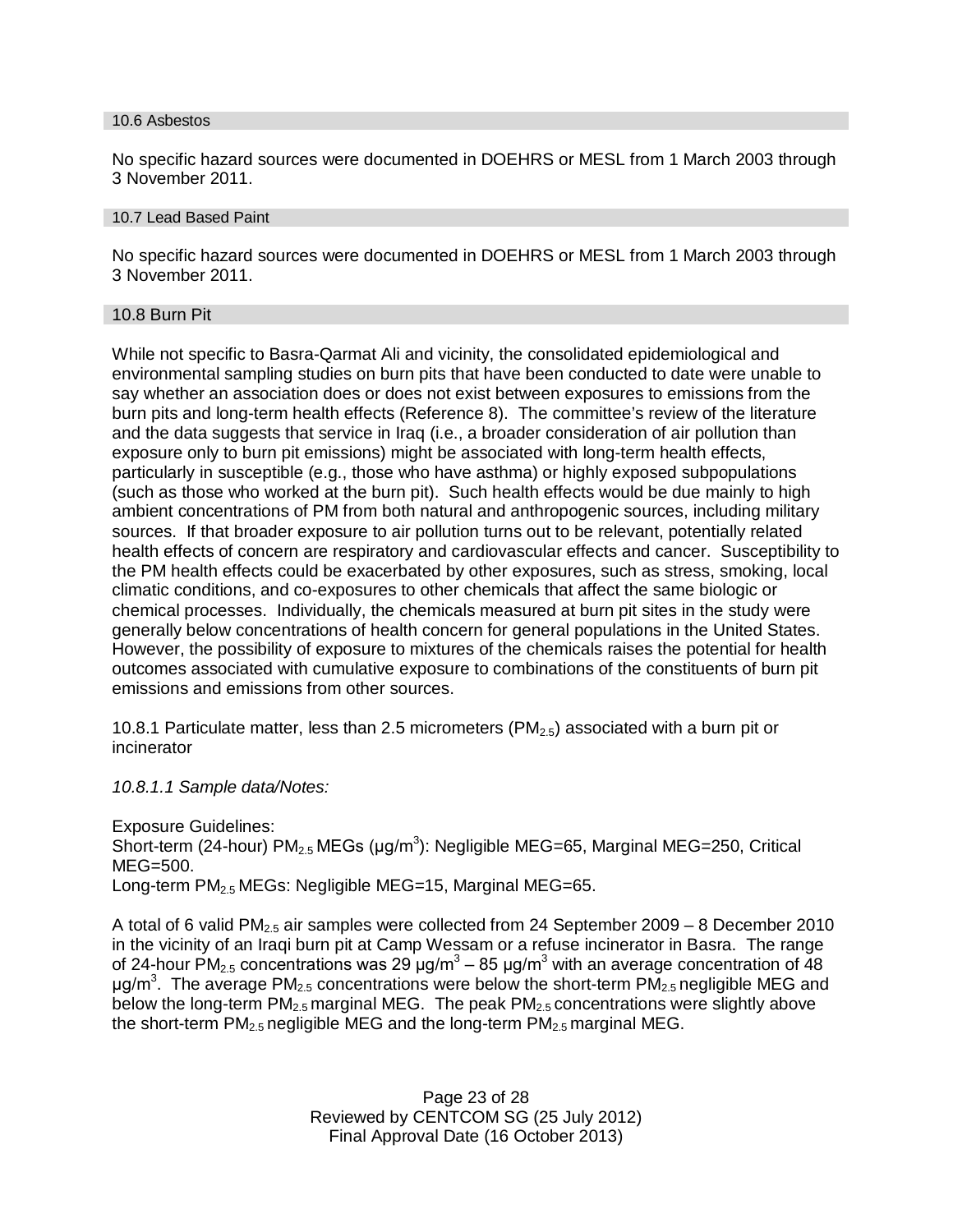A total of 1 valid PM<sub>2.5</sub> air sample was collected on 8 December 2010 in the vicinity of an Iraqi burn pit at Camp Wessam. The 24-hour PM<sub>2.5</sub> concentration was 85 µg/m<sup>3</sup> and was above the short-term and long-term  $PM<sub>2.5</sub>$  negligible MEGs.

Data were insufficient to characterize health risk associated with  $PM_{2.5}$  exposure from burn pits or incinerators at Basra-Qarmat Ali.

### *10.8.1.2 Short-term and Long-term health risks:*

Data were insufficient to characterize health risk associated with  $PM<sub>2.5</sub>$  exposure from burn pits or incinerators at Basra-Qarmat Ali.

10.8.2 Airborne Metals from  $PM<sub>2.5</sub>$  associated with a burn pit or incinerator

### *10.8.2.1 Sample data/Notes:*

A total of 6 valid PM<sub>2.5</sub> air samples were collected from 24 September 2009 – 8 December 2010 in the vicinity of an Iraqi burn pit at Camp Wessam or a refuse incinerator in Basra and analyzed for metals. No metals were detected at levels above the short or long-term MEGs.

A total of 1 valid PM<sub>2.5</sub> air sample was collected on 8 December 2010 in the vicinity of an Iraqi burn pit at Camp Wessam and analyzed for metals. No metals were detected at levels above the short or long-term MEGs.

*10.8.2.2 Short- and long-term health risks:*

None identified based on available sampling data. All detected contaminants were below applicable 1-year negligible MEGs**.**

#### 10.9 Al Basrah Oil Terminal (ABOT)

The ABOT is an offshore oil marine loading terminal located off the southeastern coast of Iraq in the northern Persian Gulf. The facility consists of a four berths capable of loading very large crude oil carriers. Personnel deployed to ABOT were potentially exposed to residual volatile organic compounds that were displaced from an oil tanker's storage tanks each time an oil tanker was filled with crude oil and to particulate matter. Samples collected at the ABOT were analyzed separately from samples collected in Basra because the ABOT is roughly 150 kilometers away from Basra.

## *10.9.1 Particulate Matter, less than 2.5 micrometers (PM2.5):*

*10.9.1.1 Sample data/Notes:*

Exposure Guidelines: Short-term (24-hour)  $PM_{2.5}$  MEGs (µg/m<sup>3</sup>): Negligible MEG=65, Marginal MEG=250, Critical MEG=500. Long-term PM2.5 MEGs: Negligible MEG=15, Marginal MEG=65.

> Page 24 of 28 Reviewed by CENTCOM SG (25 July 2012) Final Approval Date (16 October 2013)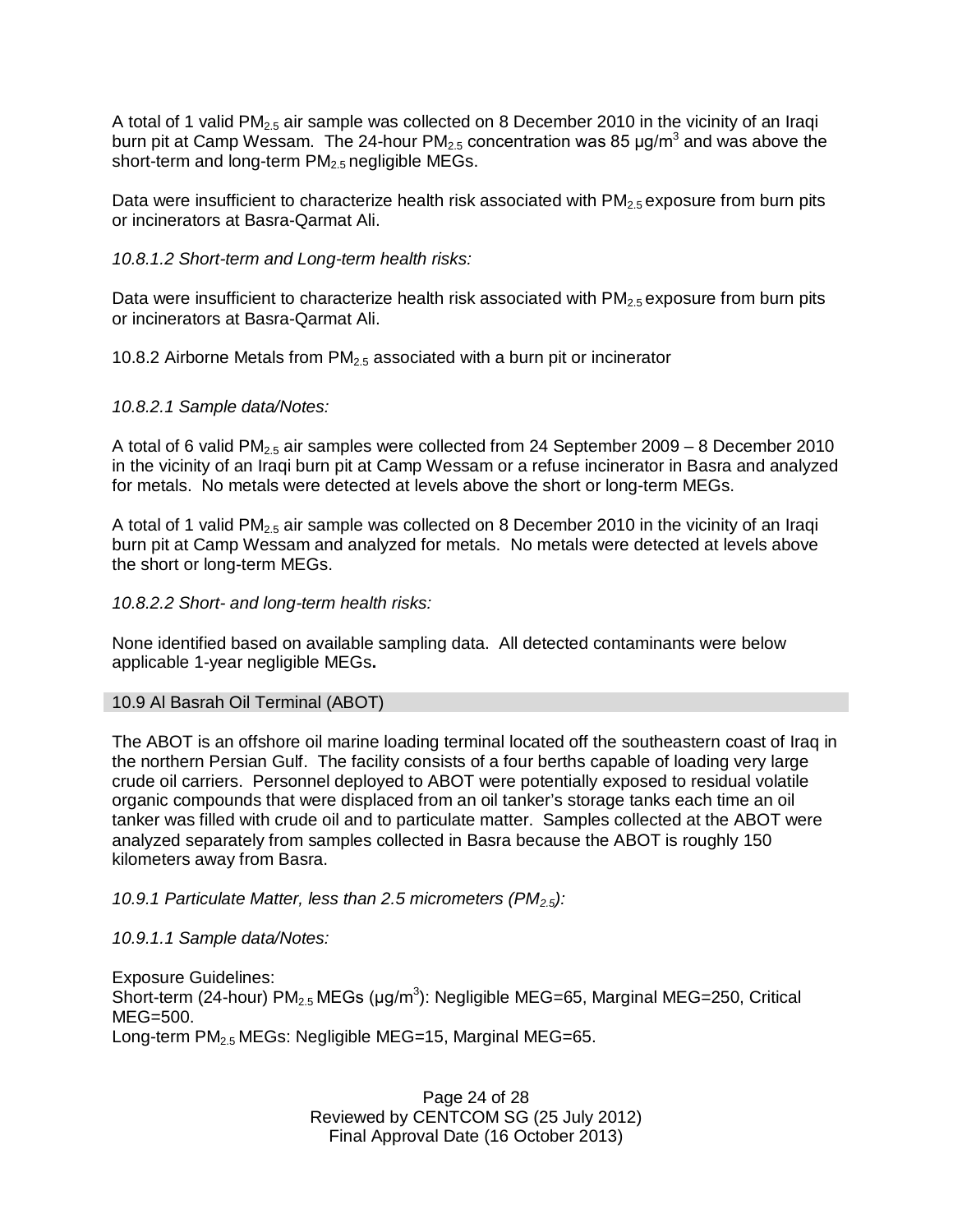A total of 3 valid PM<sub>2.5</sub> air samples were collected at the ABOT from 19 December 2008 – 14 November 2009. The range of 24-hour PM $_{2.5}$  concentrations was 15  $\mu$ g/m $^3$  – 188  $\mu$ g/m $^3$  with an average concentration of 102  $\mu$ g/m<sup>3</sup>.

*10.9.1.2 Short- and long-term health risks:*

Although the average and peak  $PM<sub>2.5</sub>$  concentrations were above the short-term and long-term  $PM<sub>2.5</sub>$  negligible MEGs, data were insufficient to characterize health risk associated with  $PM<sub>2.5</sub>$ exposure at the ABOT.

*10.9.2 Airborne Metals from PM2.5:*

*10.9.2.1 Sample data/Notes:*

A total of 3 valid  $PM<sub>2.5</sub>$  air samples were collected at the ABOT from 19 December 2008 – 14 March 2009 and analyzed for metals. No metals were detected at levels above the short or long-term MEGs.

*10.9.2.2 Short- and long-term health risks:*

None identified based on available sampling data. All detected contaminants were below applicable 1-year negligible MEGs**.**

*10.9.3 Volatile Organic Compounds (VOC):*

*10.9.3.1 Sample data/Notes:*

A total of 5 valid air samples collected at the ABOT from 14 March 2009 – 4 January 2010 were analyzed for VOCs. None of the analyzed VOCs were detected at concentrations above shortterm MEGs. Benzene, hexane, and vinyl acetate were detected at concentrations above the long-term MEGs; however data were insufficient to characterize health risk associated with benzene, hexane, and vinyl acetate.

*10.9.3.2 Short-term health risks:*

**None identified based on the available sampling data.** No parameters exceeded 14-day Negligible MEGs.

*10.9.3.3 Long-term health risks:*

**None identified based on the available sampling data.** Data were insufficient to characterize health risk associated with benzene, hexane, and vinyl acetate exposure.

*10.9.3.4 Navy and Marine Corps Public Health Center VOC and Hydrogen Sulfide (H2S) Assessment:*

The Navy and Marine Corps Public Health Center (NMCPHC) conducted personal and area air monitoring at the ABOT in 2010 (Reference 13). Samples were collected between 5 May 2010 and 18 May 2010 and were analyzed for VOCs and  $H_2S$ . Sample results were compared to

> Page 25 of 28 Reviewed by CENTCOM SG (25 July 2012) Final Approval Date (16 October 2013)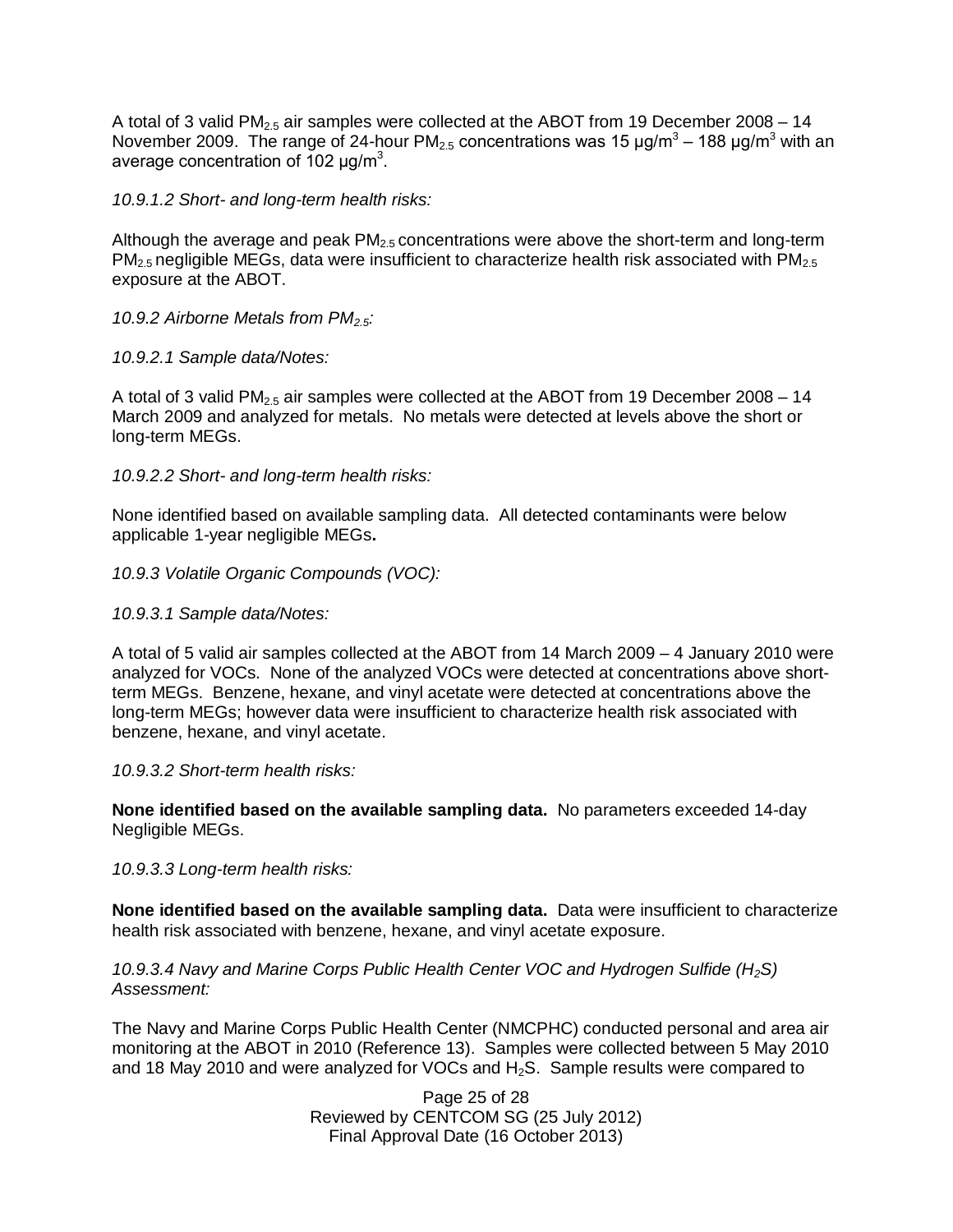site-specific MEGs developed by NMCPHC and to the American Conference of Government Hygienists Threshold Limit Values to determine if exposure to the measured concentrations was acceptable.

### *10.9.3.4.1 Short-term health risk conclusions*:

Risk from exposure to VOCs was low and exposure at the sampled concentrations was expected to have no adverse impact on accomplishment of the military mission.  $H_2S$ concentrations displaced from ship tanks that previously carried crude oil were of sufficient high concentration to exceed all applicable Occupational Exposure Limits and were a cause for concern due to acute health effects such as nausea and vomiting.

### *10.9.3.4.2 Long-term health risk conclusions:*

Risk from exposure to VOCs and  $H_2S$  was low and long-term health effects were not expected. *10.9.4 Water:*

In order to assess the health risk to U.S. personnel from exposure to water in theater, the AIPH identified the most probable exposure pathways. These were based on the administrative information provided on the field data sheets submitted with the samples taken over the time period being evaluated. Based on the information provided from the field, it was assumed that 100% of all U.S. personnel at the ABOT were directly exposed to ROWPU treated bulk water, primarily used for personal hygiene, showering, and cooking. No drinking water samples were collected at the ABOT.

### *10.9.4.1 Site-Specific Sources Identified:*

Although the primary route of exposure for most microorganisms was ingestion of the contaminated water, dermal exposure to some microorganisms, chemicals, and biologicals may have also caused adverse health effects. Complete exposure pathways included brushing teeth, personal hygiene, preparing food for cooking, or during dermal contact at wash racks.

#### *10.9.4.2 Sample data/Notes:*

To assess the potential for adverse health effects to troops the following assumptions were made: All U.S. personnel at this location were expected to remain at this site for approximately 1 year. A conservative (protective) assumption was that personnel routinely consumed less than 5L/day of non-drinking water for up to 365 days (1-year). It was further assumed that control measures and/or personal protective equipment were not used.

A total of two non-drinking samples taken in at the ABOT in 2009 were evaluated for this health risk assessment. No chemicals were detected at levels above the short or long-term MEGs.

#### *10.9.4.3 Short-term and long-term health risks:*

**None identified based on available sample data.** All detected chemicals in samples were below the short- and long-term Negligible MEGs.

*10.9.5 Waste Sites/Waste Disposal:*

Page 26 of 28 Reviewed by CENTCOM SG (25 July 2012) Final Approval Date (16 October 2013)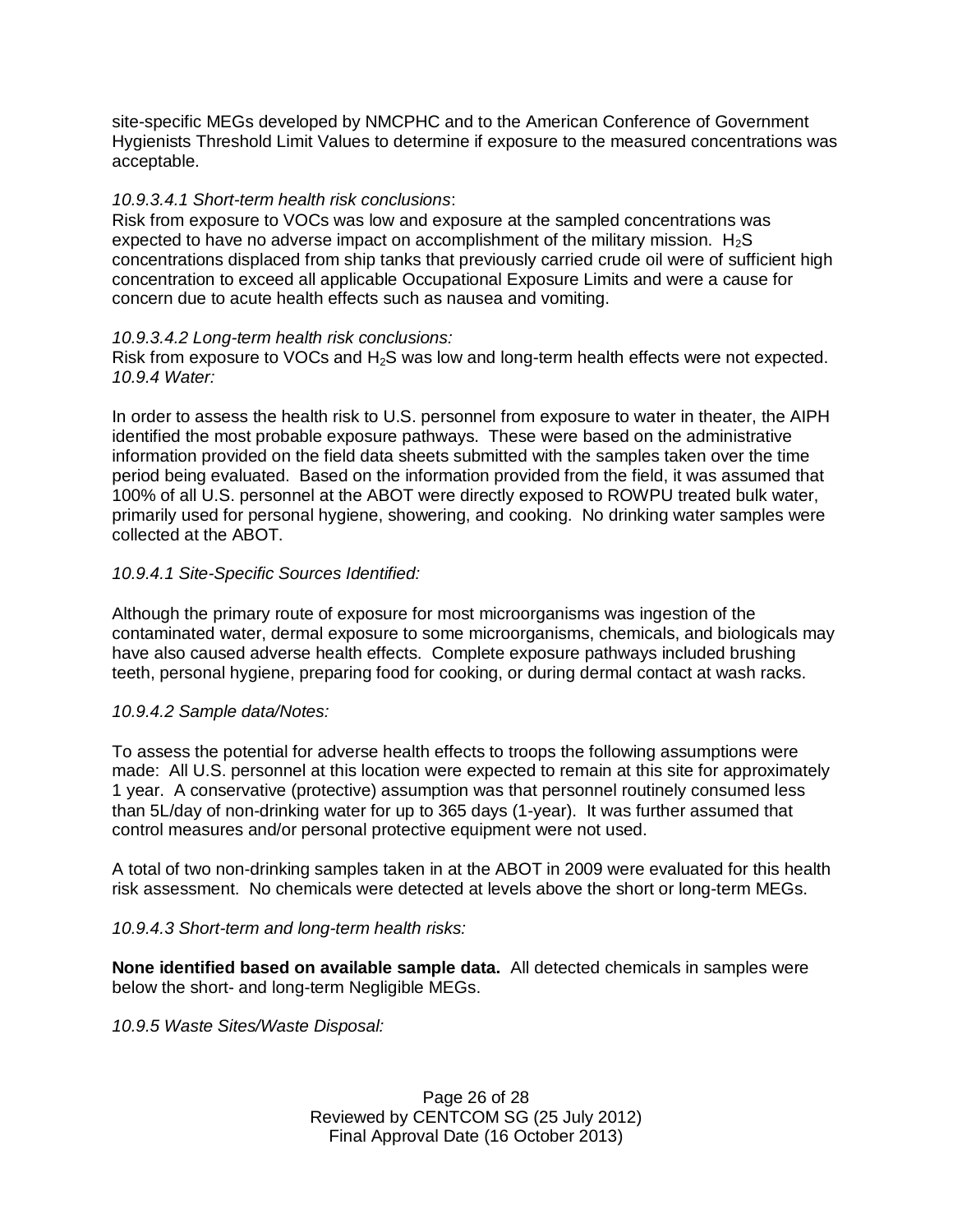Sanitation was generally acceptable in the containerized living units in the ABOT. Food was stored properly and trash was emptied routinely.

*10.9.5.1* Short-term and Long-term health risks

Not evaluated. Insufficient quantity and quality of data were available for an accurate health risk assessment.

### **11 References<sup>3</sup>**

- 1. Casarett and Doull's Toxicology: the Basic Science of Poisons, Chapter 2- Principles of Toxicology; Fifth Edition, McGraw Hill, New York.
- 2. Defense Occupational and Environmental Health Readiness System (referred to as the DOEHRS-EH database) at https://doehrs-ih.csd.disa.mil/Doehrs/. Department of Defense (DoD) Instruction 6490.03, *Deployment Health*, 2006.
- 3. DoDI 6055.05, Occupational and Environmental Health, 2008.
- 4. DoD MESL Data Portal: https://mesl.apgea.army.mil/mesl/.Some of the data and reports used may be classified or otherwise have some restricted distribution.
- 5. JCSM (MCM) 0028-07, Procedures for Deployment Health Surveillance, 2007.
- 6. USA PHC TG230, June 2010 Revision.
- 7. Goldman RF. 2001. Introduction to heat-related problems in military operations. *In*: Textbook of military medicine: medical aspects of harsh environments Vol. 1, Pandolf KB, and Burr RE (Eds.), Office of the Surgeon General, Department of the Army, Washington DC.
- 8. IOM (Institute of Medicine). 2011*.* Long-term health consequences of exposure to burn pits in Iraq and Afghanistan*.* Washington, DC: The National Academies Press.
- 9. USACHPPM 2008 Particulate Matter Factsheet; 64-009-0708, 2008.
- 10. Clinical Toxinology Resources: http://www.toxinology.com/. University of Adelaide, Australia.
- 11. USACHPPM 2009. Deployment Occupational and Environmental Health Survey and Operational Risk Assessment Qarmat Ali Industrial Water Treatment Plant, Basrah, Iraq, 30 September – 2 November 2003.
- 12. USAPHC 2011. Fact Sheet 64-012-0811. Health Assessment of 2003 Qarmat Ali Water Treatment Plant Sodium Dichromate Incident. Status Update: August 2011.
- 13. Navy and Marine Corps Public Health Center 2010. Assessment of Personnel Exposures to Volatile Organic Compounds (VOCs) and Hydrogen Sulfide (H<sub>2</sub>S) From Crude Oil Loading Operation at the Al Basrah Oil Terminal (ABOT). 27 September 2010.

 $^3$  NOTE. The data were assessed using the 2010 version of TG230 (Reference 6). The general method involved an initial review of the data which eliminated all chemical substances not detected above 1-yr negligible MEGs. Those substances screened out were not considered acute or chronic health hazards so were not assessed further. For remaining substances, acute and chronic health effects were evaluated separately for air water (soil was only evaluated for long term risk). This was performed by deriving separate short-term and long term population exposure level and estimates (referred to as population exposure point concentrations (PEPC)) that were compared to MEGs derived for similar exposure durations. If less than or equal to negligible MEG the risk was Low. If levels are higher than negligible then there was a chemical-specific toxicity and exposure evaluation by appropriate SMEs, which included comparison to any available marginal, critical, or catastrophic MEGs. For drinking water 15 L/day MEGs were used for the screening while site specific 5-15 L/day were used for more detailed assessment. For nondrinking water (such as that used for personal hygiene or cooking) the 'consumption rate' was limited to 2 L/day (similar to the EPA) which was derived by multiplying the 5 L/day MEG by a factor of 2.5. This value was used to conservatively assess non-drinking uses of water.